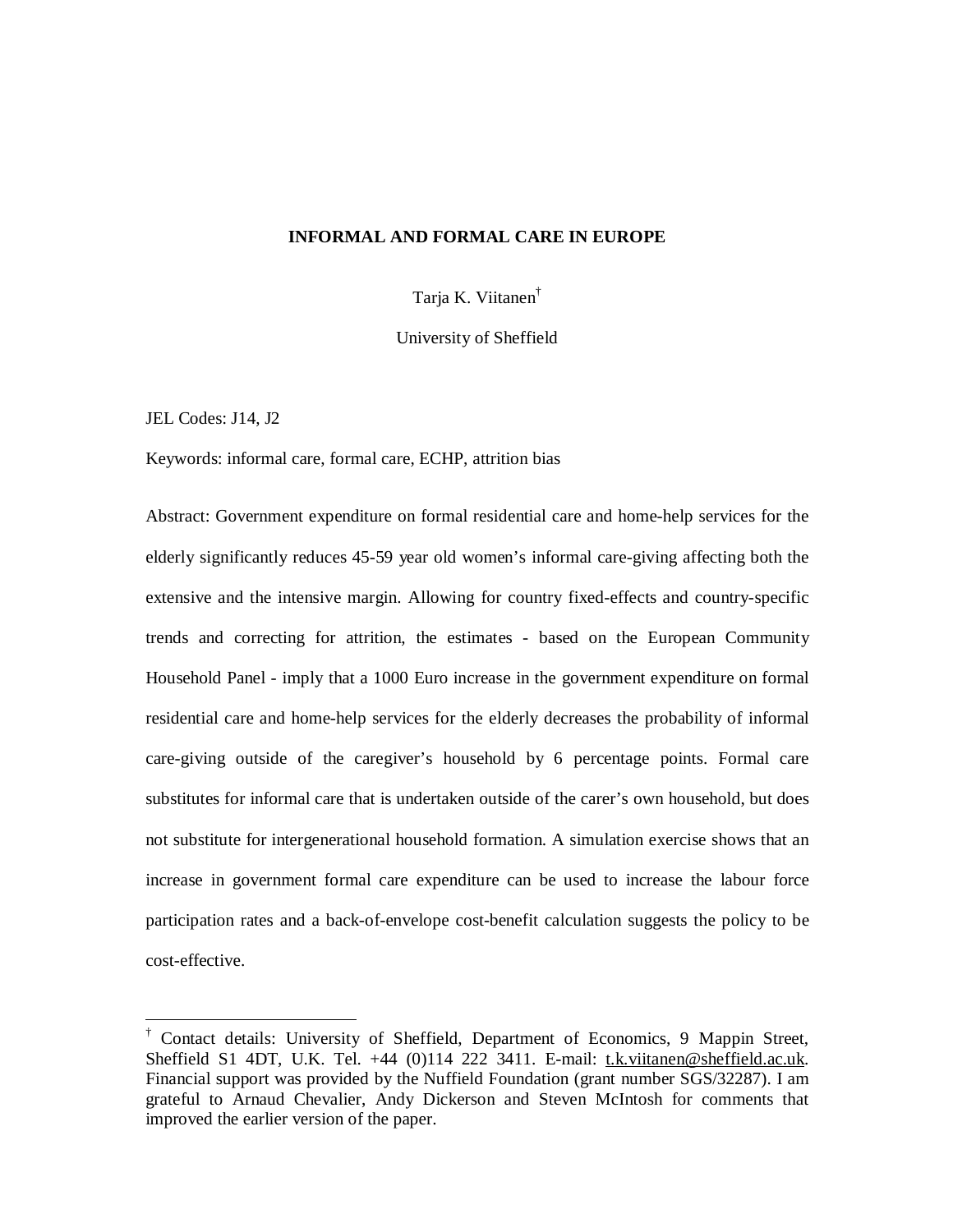### 1 INTRODUCTION

 $\overline{a}$ 

The EU countries face the challenge of an ageing population, with the average elderly dependency ratio forecast to rise to 53% across the EU by 2050 (Eurostat, 2000). Furthermore, the ever increasing lifespan of the elderly mean that more resources need to be targeted at the elderly to help them, for example, to deal with everyday Activities of Daily Living or Instrumental Activities of Daily Living restrictions<sup>1</sup>. However, faced with tight budgets, a recent trend in the EU countries has been to re-direct transfers from public provision of elderly care, for example nursing homes, to informal care (Jenson and Jacobzone, 2000).

This expectation of increasing provision of informal care is in conflict with the European Employment Strategy and specifically the Lisbon Agenda which has set an ambitious target for raising female employment rates to 60% across the EU. Many EU countries have female labour force participation rates well below the  $60\%$  target rate<sup>2</sup>, however, this paper demonstrates that increasing government expenditure on formal residential and home-help for

 $<sup>1</sup>$  ADLs are activities of daily living, which include tasks such as eating, bathing and dressing.</sup> IADLs are instrumental activities of daily living, which include tasks such as shopping, meal preparation, using the telephone and medication management.

 $2^2$  For background information on the trends and determinants of female labour supply in OECD countries, see Jaumotte (2003) or Employment in Europe 2004: recent trends and prospects (2004).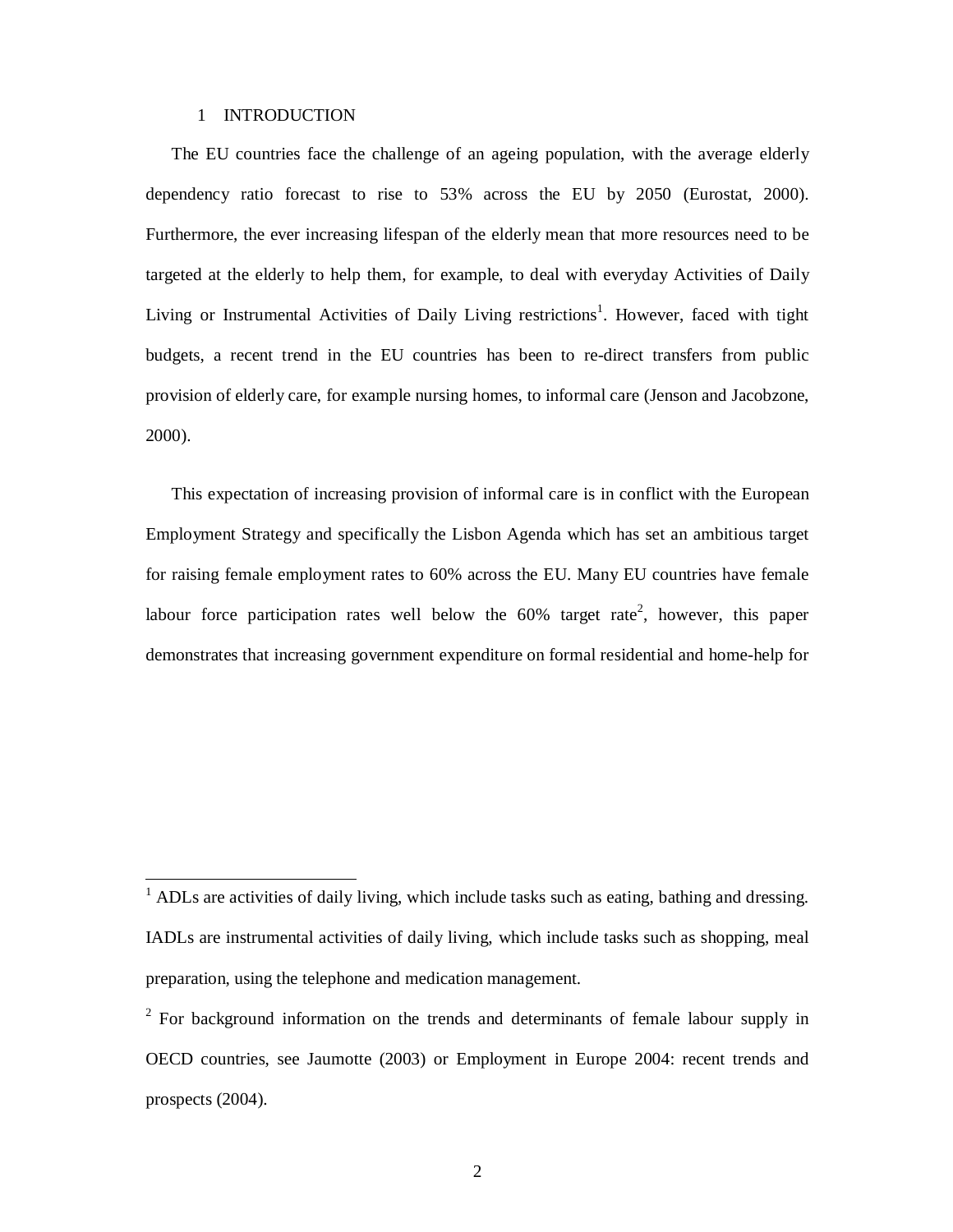the elderly can significantly and cost-effectively increase the labour force participation rates of women across Europe by relieving their informal care burden<sup>3</sup>.

# [FIGURE 1 ABOUT HERE]

Informal elderly care is already a common phenomenon across the EU countries with its incidence ranging from 1-2% for 20-39 year olds peaking at over 10% (approximately 5 % for men) for over 50 year old women (Figure 1). The financial costs to the informal carers can be substantial, especially if the caregivers are forced to interrupt their careers or retire early in order to facilitate the provision of informal elderly care<sup>4</sup>. The short-run costs of reduced or interrupted labour supply are compounded by lower collected pension entitlements in the longer-run. Caring may also increase income inequality between social classes if disproportionate numbers of lower income households provide informal care to their elderly relatives or between men and women if the burden of care is disproportionately on women.

Informal elderly care is a growing research topic, and while the financial costs to caregivers has not been studied, it is well established that informal care responsibilities affect the relationship between care-giving and employment (for example, Wolf and Soldo, 1994; Ettner, 1996; Johnson and Lo Sasso, 2000). Another main branch of studies examines the bargaining process that determines family care arrangements (for example, Stern, 1995; Pezzin and Schone, 1999; Heidemann and Stern, 1999; Checkovich and Stern, 2002; Engers and Stern, 2002). Although many of these US papers have included state-specific Medicaid characteristics as independent variables, they do not specifically examine the impact of

 $\frac{3}{3}$  For example, in Ireland the average tax revenue is calculated at  $\epsilon$ 4,720 per person while the government expenditure on formal elderly care is assumed to rise from €443.53 to €918.19 per person.

 $4$  Only 48% of 45-59 year old female carers work.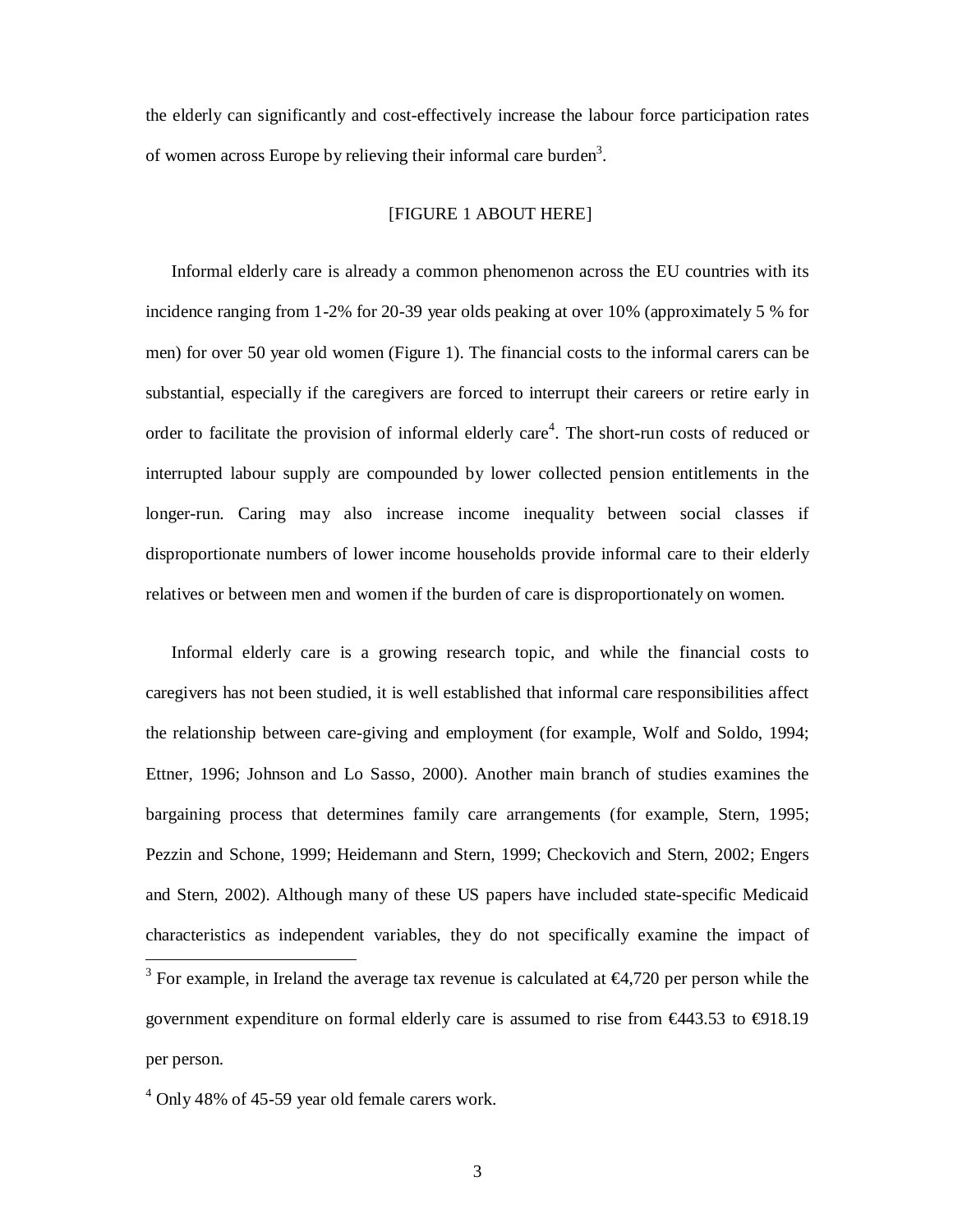government expenditure on the long-term care on economic variables of interest. Instead Hoerger et al. (1996) and Pezzin et al. (1996) examine the economic impacts of government assistance for elderly care. 28% of Medicaid long-term care expenditure is spent on home and community services (U.S. Department of Health and Human Services, 2000) and this is found to increase the likelihood of the elderly living independently, rather than in a shared household or a nursing home.

Whereas eligibility for Medicaid is based on income and personal resources, the EU countries used in the analysis fund elderly care at the national level regardless of personal circumstances. Most countries fund both formal and informal care and the analysis exploits the different levels and trends in the funding of long-term care across Europe<sup>5</sup>. Specifically this paper examines the relationship between formal, government provided care and informal care provided by our survey individual. The findings indicate that government expenditure on formal residential care and home-help services for the elderly significantly reduces 45-59 year old women's informal care-giving on the extensive and the intensive margin. A simulation exercise shows that an increase in government formal care expenditure has a positive effect on the employment levels of 45-59 year old women across Europe, which is of policy relevance in attaining the EU employment targets.

### 2 DATA AND ECONOMETRIC METHOD

To recap, the aim of this research is to examine how government expenditure on formal elderly care affects the likelihood of informal elderly care. This is achieved by analysing several countries with different levels of expenditure on the formal provision of in-kind, -<sup>5</sup> There is similar large variation across the US states; the median annual Medicaid expenditure on home and community services is \$1180 per person age 65 or over in New York and \$29 in Mississippi (Kane et al., 1998).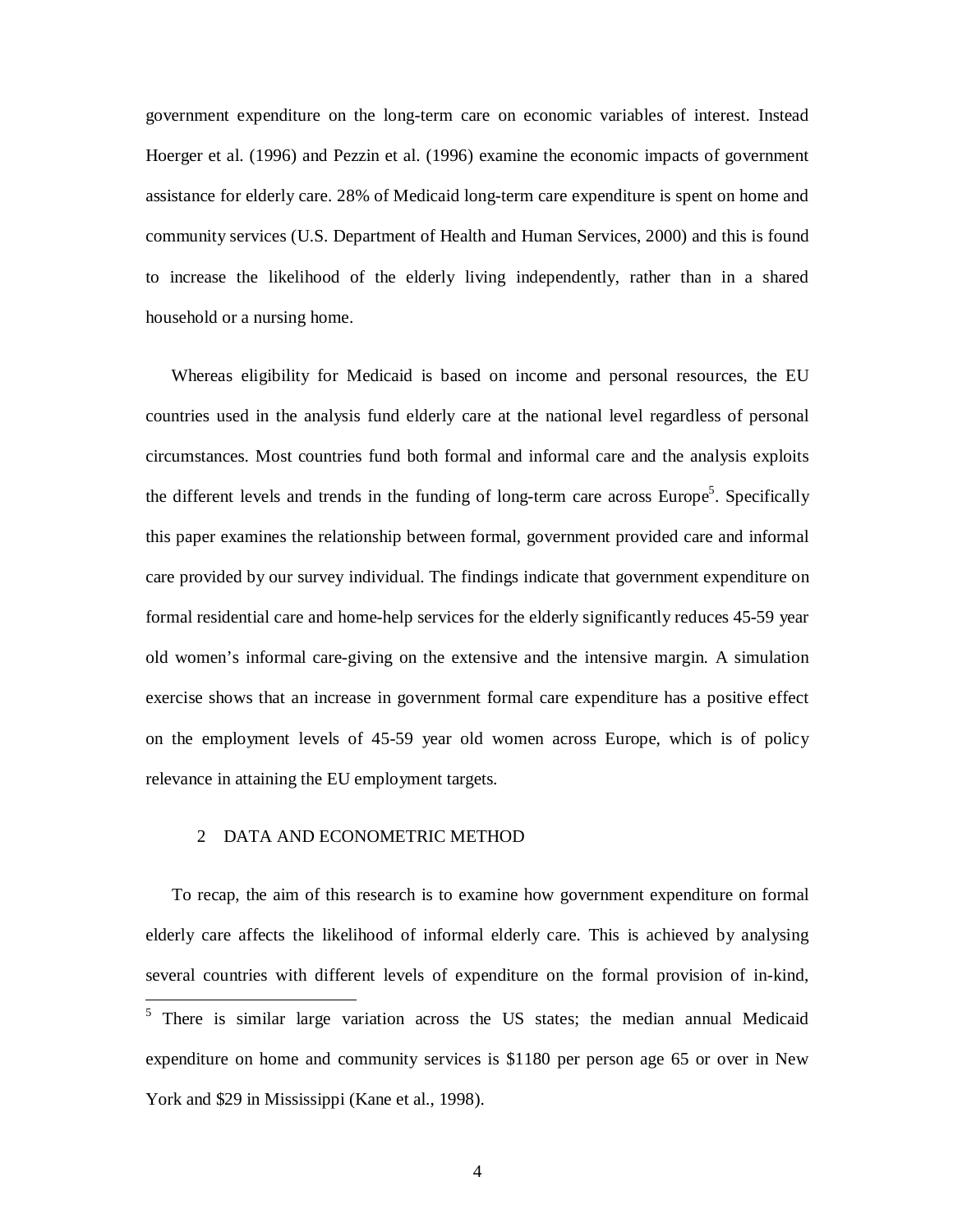institutional and/or at home elderly care. Ideally, this type of research would use a long panel spanning several decades, however, this paper uses the second best option, the eight waves (1994-2001) of the European Community Household Panel (ECHP). The advantage of using the ECHP is that it is a large scale comparative panel study among the EU-15 that was designed to develop comparable social indicators across the EU and covers a range of topics related to labour market activity and demographic characteristics at the individual level.

Prior to describing the econometric method used in this analysis, we shall take a closer look at the ECHP data. In the first wave of interviews in 1994, data were collected for 12 EU member states: Belgium, Denmark, United Kingdom, Germany, the Netherlands, Luxembourg, France, Ireland, Italy, Greece, Spain and Portugal. Austria entered the sampling frame in 1995, Finland in 1996 and Sweden in 1997. The choice of countries used in the subsequent analysis is guided by the availability of data for each country. Luxembourg and Sweden are not included because the information on elderly care is missing. Furthermore, Germany and the UK have not collected the ECHP data for waves  $4-8^6$ . Hence the analysis for the UK uses the national BHPS panel for waves 1-8. The data will be discussed in more detail after a brief look at the econometric method.

The econometric method used to analyse the impact of government expenditure on formal elderly care on informal care of the elderly relies on two different analyses. The first model relies on a discrete response model  $P(y = 1 / s, x)$ , where y refers to the extensive margin of participating in informal elderly care activities, *s* is the government expenditure on formal care and *x* includes individual, household and country effects that may affect *y*. Prior to examining the independent variables in more detail, we shall examine the second type of

 $\frac{6}{6}$  In the German SOEP sample, care-giving is reported to be only 0.6% of the sample, which is significantly lower than that reported in the German ECHP.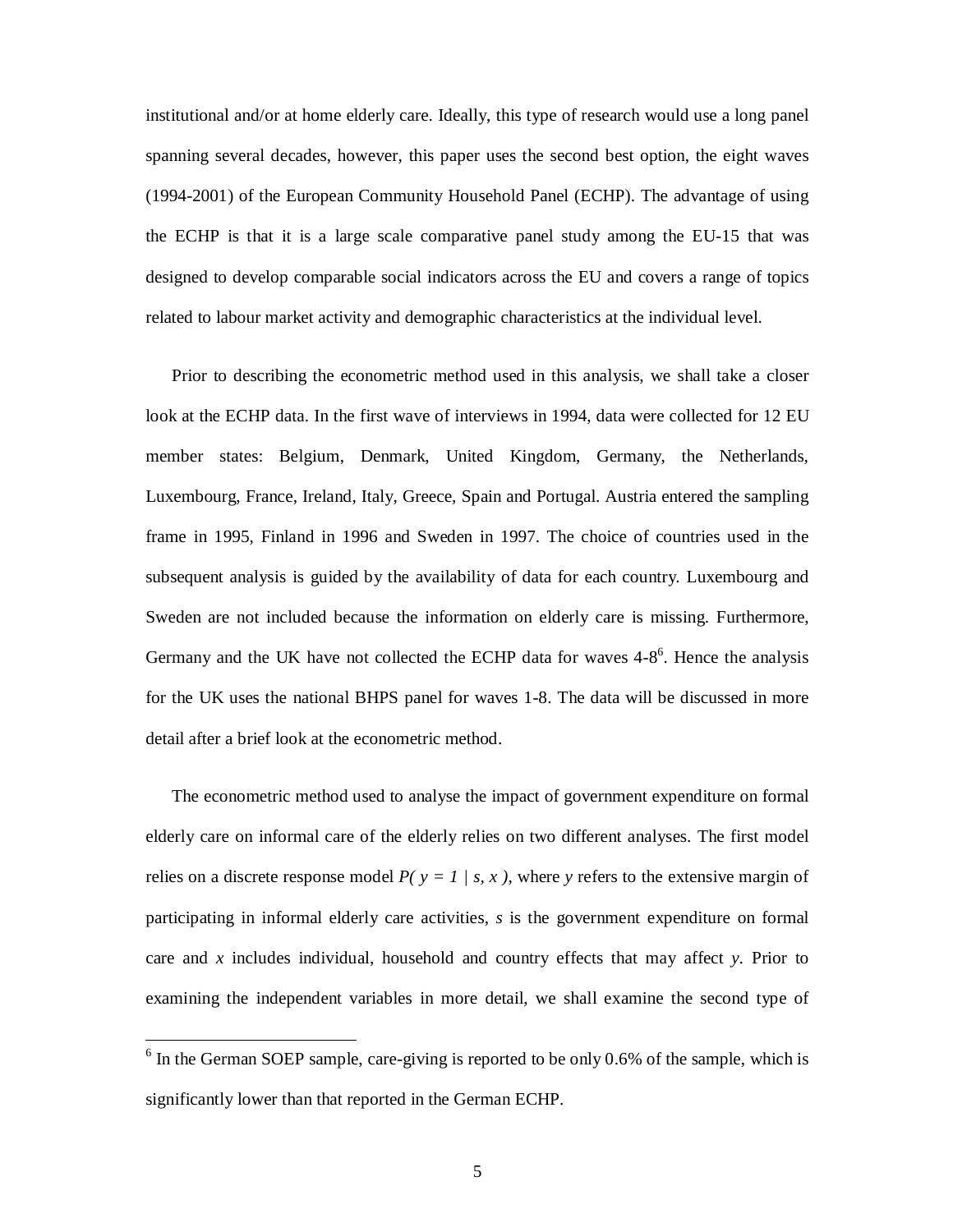model used. This takes the form of a multinomial response model  $P(y = j / s, x)$  where  $j =$ *0,1,2*. The mutually exclusive choices *j* in this analysis divide *y* into three parts: no informal care activities, informal care undertaken only within respondent's own household and informal care undertaken only outside respondent's household.

Naturally the use of panel data would allow us to estimate the models discussed previously in a random effects framework, however, partly<sup>7</sup> due to the assumption of strict exogeneity inherent in the random effects discrete response models, the subsequent analysis is based on partial maximum likelihood estimation. This estimator simply maximises the partial log likelihood  $\ell_i$  (  $\theta$  ), where  $\mathbf{1}_i(q) = \sum_{t=1}^{i} \{y_{it} \log \Phi(x_{it}q) + (1 - y_{it}) \log[1 - \Phi(x_{it}q)]\}$ .  $=\sum_{i=1}^{T} \{y_i \log \Phi(x_i, q) + (1 - y_i) \log[1 - \Phi]$  $f_i(q) = \sum_{t=1}^{n} \{y_{it} \log \Phi(x_{it}q) + (1 - y_{it}) \log[1 - \Phi(x_{it}q_{it}q)]\}$  $\mathbf{1}_{i}(q) = \sum \{y_{i} \log \Phi(x_{i}, q) + (1 - y_{i}) \log[1 - \Phi(x_{i}, q)]\},\text{ across all }$ individuals i. The advantage of this estimator is that it is consistent and asymptotically normal. The estimates of all empirical models include a correction for correlation of residuals across *i* over time.

The independent variables used in the analysis are defined in Table 1 all of which, except for government formal benefit expenditure, are derived from the ECHP. The variable for government formal benefit expenditure is collected from the OECD Social Expenditure database (OECD, 2004) and provides country and year specific government expenditure data on old age in-kind benefits for residential care/home-help services in Euros per capita of population over 65 years of age expressed in 2001 price levels. The main dependent variable of interest, CARE, takes value 1 for interviewees who report looking after (without pay) a person who needs help because of old age, disability or illness other than a child. The ECHP also includes detailed information on household and personal characteristics that are likely

 $7 A$  second reason for adopting the particular method of estimation concerns attrition correction, which is discussed at a later stage.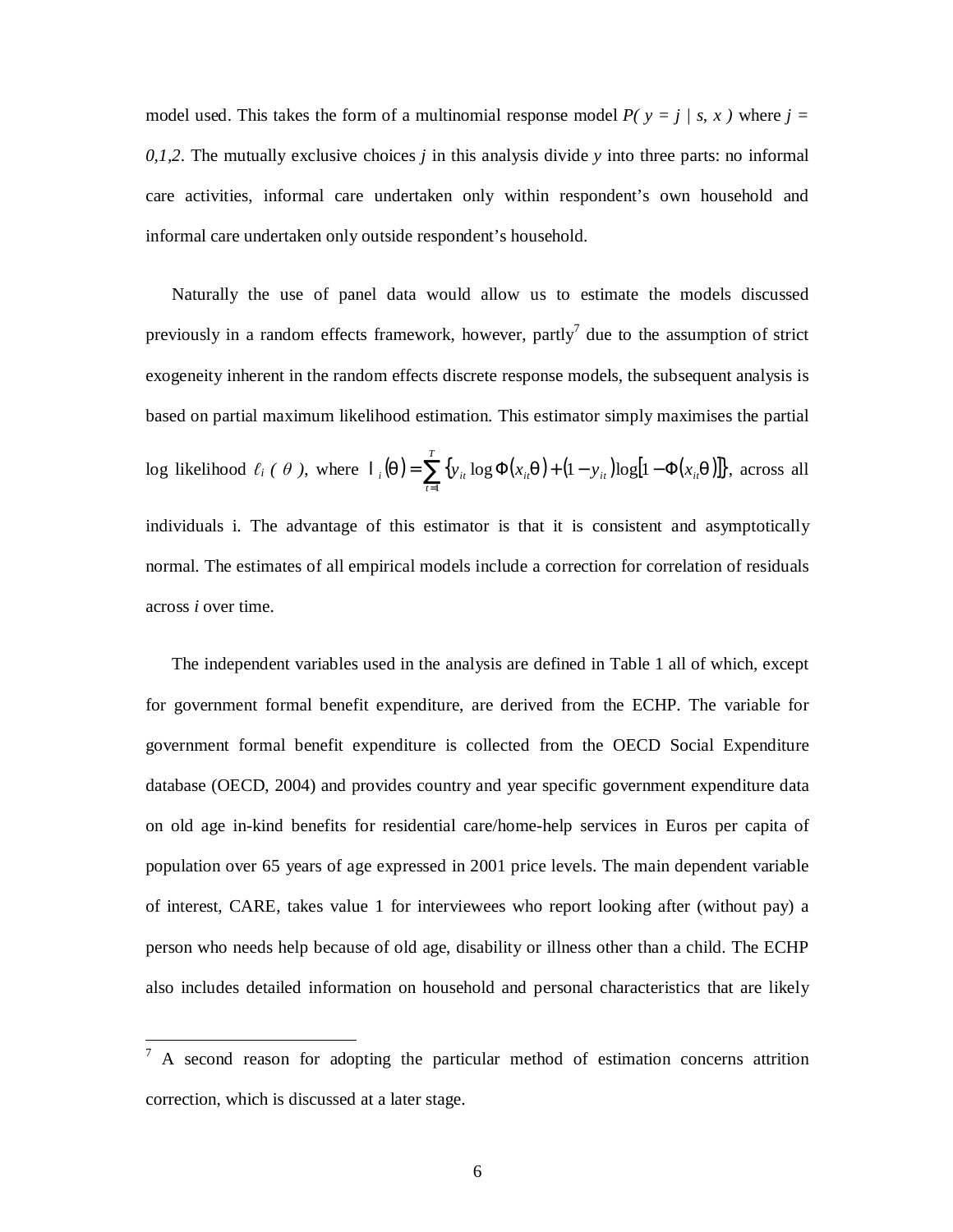determinants of the informal care decision. Controls that are included in the analysis include: age (linear and quadratic), dummies for presence of pre-teen (age 0-12) and teenage children (age 13-15), dichotomous variables for a second or a higher level of education, and for very bad/bad health, an indicator of marital status (married, separated/divorced, widowed, never married) and household size as well as country specific trends and country dummies. The country-specific variables capture the incidence of and the divergence in the market and voluntary sector provision of elderly care between the sample countries. The net annual household income variable is expressed in Euros and is divided by the equivalised household size according to a modified OECD scale that gives a weight of 1.0 to the first adult, 0.5 to other adults and 0.3 to each child living in the household.

## [TABLE 1 ABOUT HERE]

Attrition in the ECHP is considerable (Peracchi, 2002) and can lead to invalid inference. To test whether attrition biases the empirical estimates, we use a test proposed by Verbeek and Nijman (1992). The test comprises of including the following variables in the regressions for an unbalanced panel: 1) the number of waves the individual participates, 2) a binary indicator for participation in all waves and 3) a binary indicator for not responding in the following wave. These indicator variables should not enter the model significantly under the hypothesis of no selectivity bias. The results of these regressions confirm that attrition is not random<sup>8</sup>.

The subsequent estimates allow for attrition by adopting an inverse probability weighted estimator (IPW) within the framework described previously (Wooldridge, 2002). This method assumes that attrition can be treated as ignorable non-response conditional on characteristics observed in the first wave. Specifically, I estimate a discrete response model for response

<sup>&</sup>lt;sup>8</sup> Available from the author upon request.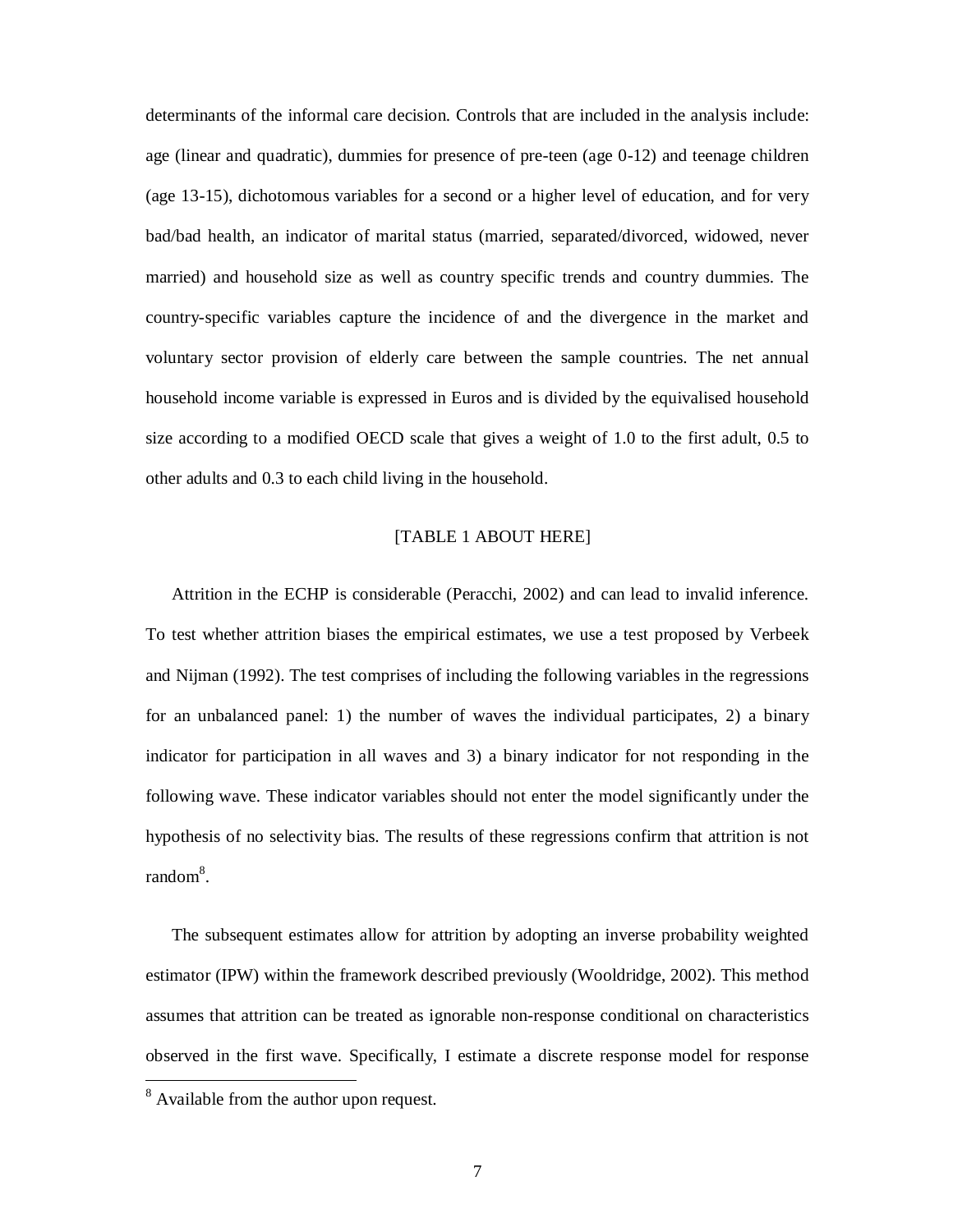versus non-response at each wave of the panel using the initial sample of individuals observed in the first wave. The inverse of the fitted probabilities from these models is subsequently used to weight the observations in the final models.

The subsequent analysis uses a sub-sample chosen according to the individual characteristics at the first date of interview. I restrict the sample to include individuals aged between 18 and 59 years inclusively, who are not reported to be in (early) retirement. Observations are excluded from the analysis if they have missing information on the level of education or participate in education (20,081 observations), gender (1 observation), marital status (507 observations), household income (11,040 observations), location of informal caring (97 observations) or have discrepancies in the informal care variables (452 observations). This leaves us a sample size of 474,660 (244,165 females and 230,495 males) or 87,178 individuals who are observed for six waves on average. Only 34.4% are surveyed for the full eight waves.

## 4 RESULTS

This section presents the results on the impact of government formal care expenditure, first, on the incidence of informal care and finds significant negative effects for 45-59 year old women. Second, it is shown that the formal care substitutes for informal care that is undertaken outside of the carer's own household, hence formal care does not substitute for intergenerational household formation. Finally, a simulation exercise shows that an increase in government formal care expenditure has a positive effect on the employment levels of 45- 59 year old women across Europe, which is of policy relevance in attaining the EU employment targets. This section finishes with a summary of robustness checks that show that the results do not change with different specifications or samples.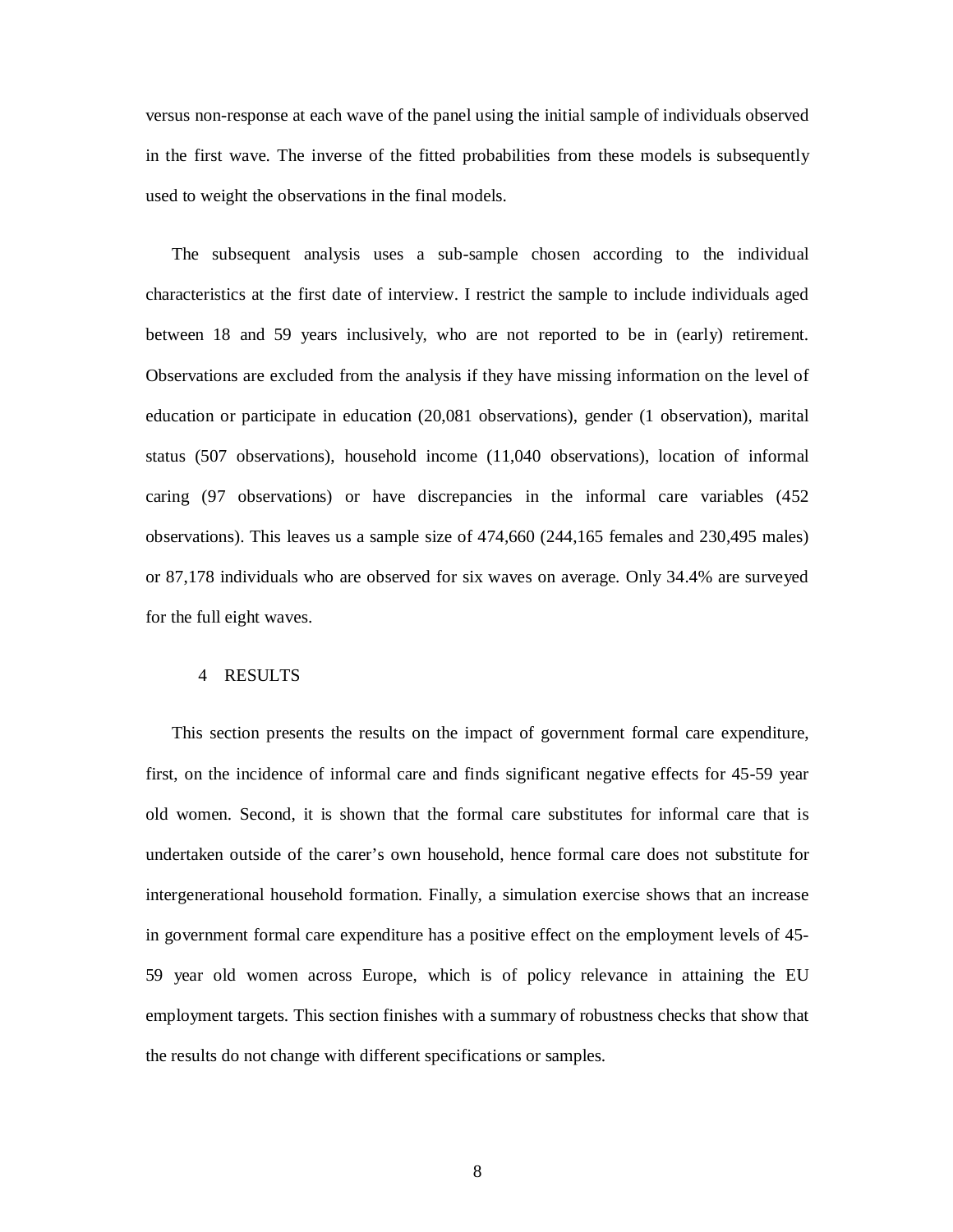First of all, we estimate the impact of government formal care expenditure on the incidence of informal care. Table 2 reports the marginal effect of the coefficient of *s* in model  $P(y = 1 / s, x)$ , where the dependent variable is a dichotomous variable for the extensive margin of informal caring for an elderly or a disabled adult. The model is estimated for the full sample (column 1) and for different age groups defined in the column heading (columns 2 to 7) for women only<sup>9</sup>. Although the parameter estimate is provided only for the government expenditure on formal residential care and home-help services for the elderly, the regressions also control for the variables described and summarised in Table 1 as well as country fixed effects and country-specific time trends.

## [TABLE 2 ABOUT HERE]

The results for women on the impact of government expenditure on formal residential care and home-help services for the elderly on the incidence of informal care are reported in Table 2. As expected due to the low incidence of informal caring in the younger age groups, the government expenditure on formal in-kind care does not significantly influence the decision to partake in informal caring activities for the younger cohorts. Examining the ten year cohorts in the first instance, we can observe that the results are significant for age group 50-59 year old women. Although Graph 1 indicates that the likelihood of caring increases considerably from age 40 onwards, the results in Table 2 show that the government expenditure on formal care influences informal care only from age 45 onwards. Since the mean age of entering motherhood across Europe was approximately 25 years in 1950 (Gustafsson, 2001), the parents of 45-59 year old women would be approaching the age when the prevalence of ADL restrictions rises considerably (see, for example, Winblad et al. 2001).

The results for men are never significantly different from zero and hence are not reported in this table (the results are available upon request).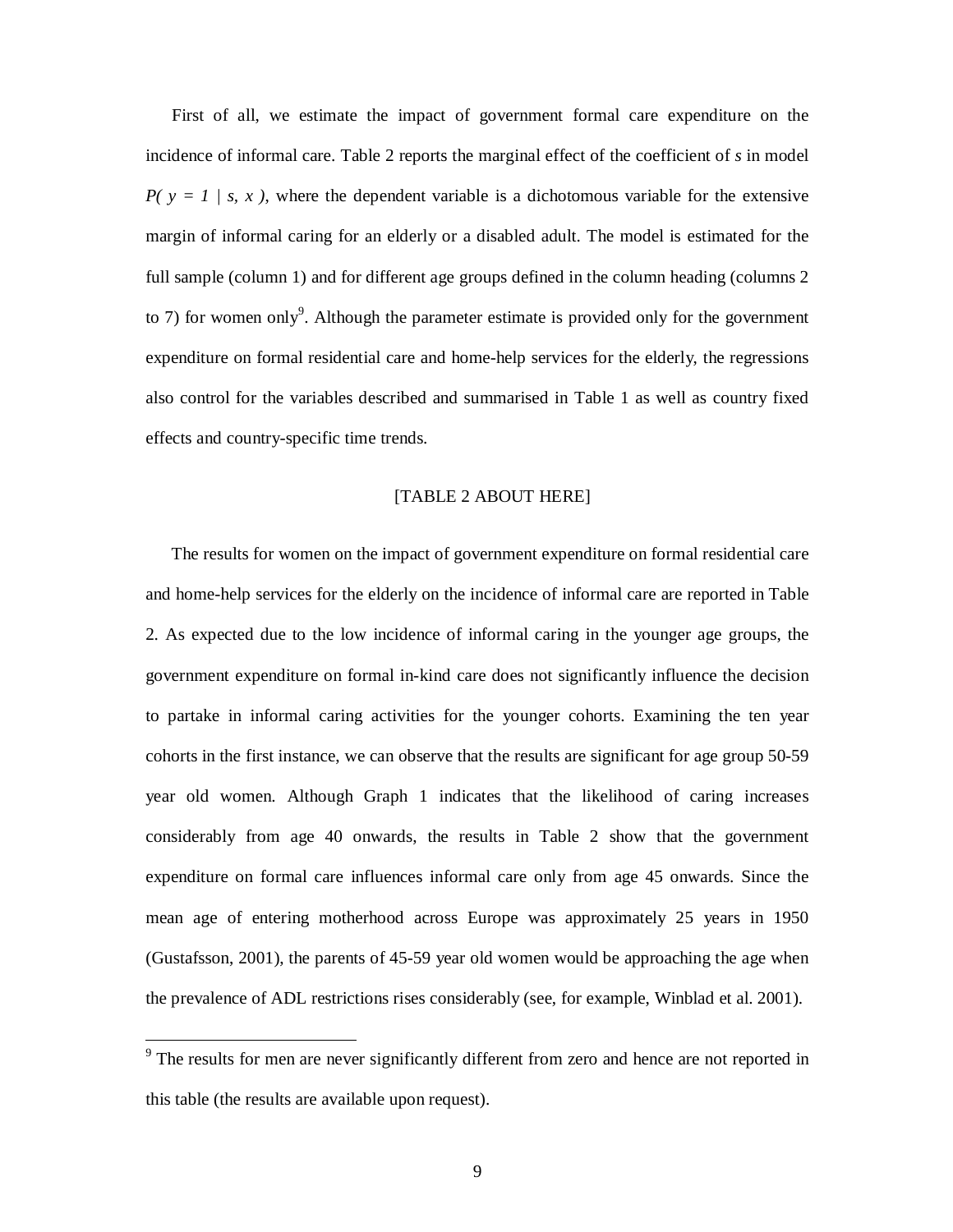The results in Table 2 indicate that a 1000 Euro per capita increase in the government expenditure on formal residential care and home-help services for the elderly decreases the probability of informal care-giving by 4-6 percentage points for a sample of European women aged 45-59. A further analysis separating the government formal benefit expenditure into its two main components, accommodation for the elderly and assistance in carrying daily tasks for the elderly, does not indicate that either category on its own accounts for the main result (results not reported). Results for the intensive margin of informal care also indicate that the formal care expenditure decreases the hours spent on informal care-giving by nearly two hours per week<sup>10</sup>. The public sector care therefore substitutes for the informal sector.

Several US studies have found that publicly provided home care increases the probability of the elderly living independently (Hoerger et al., 1996 and Pezzin et al., 1996) and decreases the probability of living in an intergenerational household or a nursing home (Pezzin et al., 1996). Although these hypotheses cannot be tested with our data, it is possible to examine whether the public in-kind care provision substitutes for at home care or for informal care outside of the carer's own household. A multinomial logit for a sample of 45-59 year old women with the same set of independent variables as in the previous regressions indicates that government in-kind elderly care does not significantly reduce informal caregiving at the carer's own household. However, the odds of caring for an elderly or a disabled adult outside the carer's household is significantly reduced due to higher government expenditure on formal care (with a marginal effect of -0.0210 and standard error of 0.0121). Separating government formal benefit expenditure into its two component parts, accommodation for the elderly and assistance in carrying out daily tasks for the elderly,

 $10$  The result is obtained by OLS with the usual controls, IPW correction and corrected standard errors. They are available from the author on request.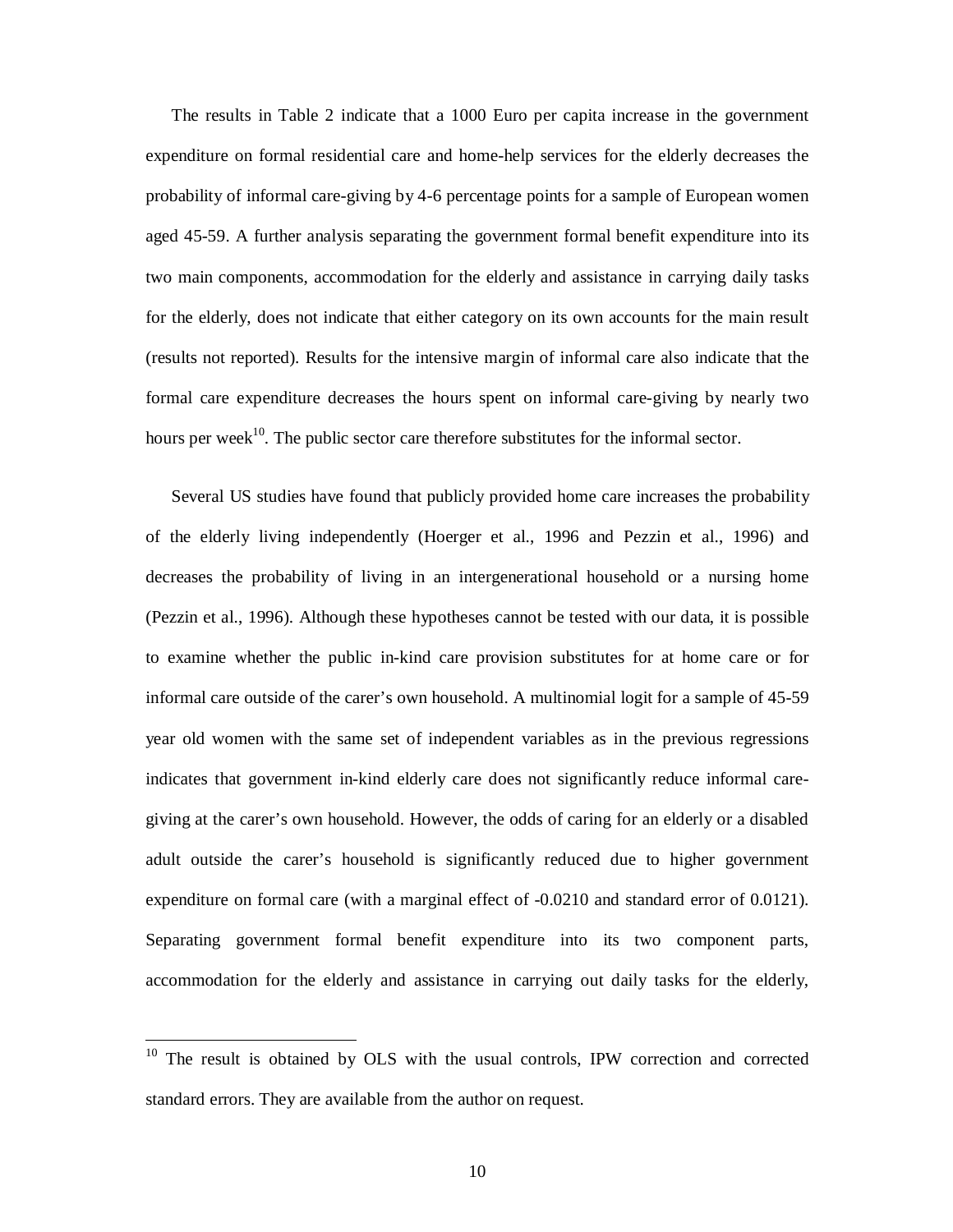indicates that this result is driven by the government expenditure on formal residential care (marginal effect -0.0082 significant at 5% level of significance) rather than home-help. In other words, the higher the government expenditure on formal residential care (nursing homes), the less likely is the informal care provision, which is a very intuitive result. What is interesting is that formal home-help does not substitute for informal care-giving $11$ .

Since formal care expenditure does not significantly affect informal care-giving in intergenerational households, it can be suspected that the results are driven by a sub-sample of countries where intergenerational households may be more prevalent. This possibility is examined by estimating the model separately for a group of southern countries (Italy, Greece, Spain, Portugal) with strong traditions compared to the centre and northern parts of Europe (Reher, 1998). Table 3 indicates that southern countries do not seem to be driving the results as the government expenditure on formal care does not significantly affect the informal caregiving probability either at own household or at an other (most likely the elderly/disabled person's) household.

## [TABLE 3 ABOUT HERE]

Table 3 also reports results separately for countries that can be viewed as welfare states. Welfare state definition in this case includes countries that have a minimum welfare expenditure of 25% of GDP according to OECD (2001) figures. This definition includes the following countries: Denmark, France, Belgium, Austria and Finland. The results for this group of countries are in the column "welfare 1" in Table 3 and indicate that government

 $11$  There is no significant effect on the hours of informal caring. Hence this result may indicate that formal home-help does not satisfy the need for companionship as perceived either by the carer or the elderly.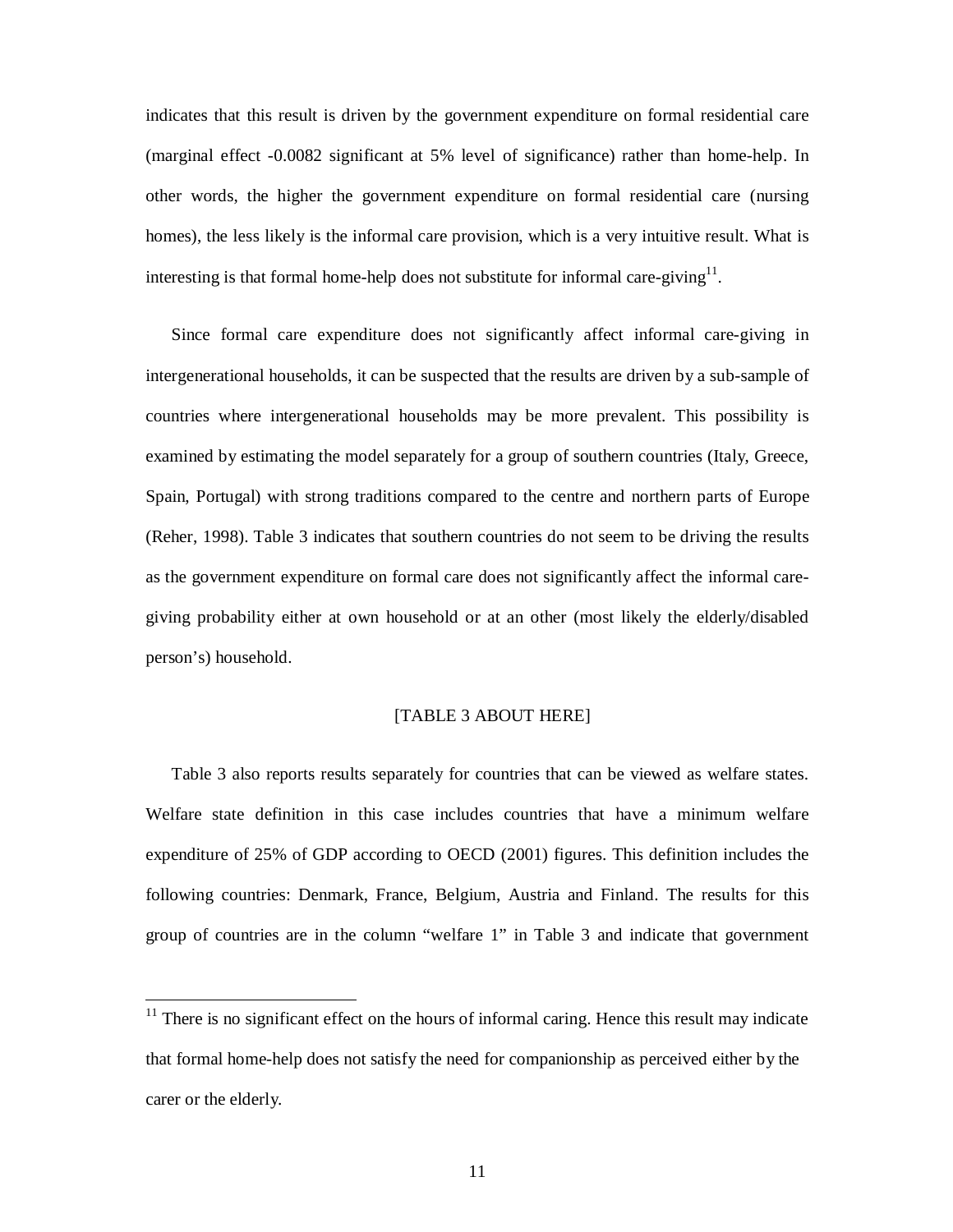expenditure on in kind elderly benefits does not significantly affect the probability of informal care-giving.

However, a closer look at the data on the government per capita expenditure on in kind elderly care reveals that the countries that have high welfare expenditure as percentage of GDP do not in all cases have a high expenditure on old age benefits in kind for residential care / home-help services. Figure 2 reveals the per capita expenditure in Euros on in kind old age benefits is highest in Denmark, Netherlands, UK, Ireland and Finland. The Danish per capita expenditure of over 4,000 Euros is well above the rest and is explained by government policy of caring for the elderly and the disabled in their own homes rather than at residential homes. According to the Danish government information, the high expenditure is explained by an increasing number of private dwellings for the elderly with special facilities and varying degrees of services and free home help and services for the elderly (see, for example, Stuart and Weinrich, 2001). Column "welfare 2" includes the welfare 1 countries + Italy, Netherlands and Greece and the results show the same significant negative effect as for the whole sample, that is, formal care expenditure reduces the probability of informal caring outside the carer's own household. The robustness of this finding is tested by excluding Denmark from the whole sample and the results presented in Table 3 column headed "whole sample 2" show a significant effect indicating that a 1000 Euro per capita increase in the government expenditure on formal residential care and home-help services for the elderly decreases the probability of informal care-giving outside of the caregiver's household by 6 percentage points for a sample of European women aged  $45-59^{12}$ .

### [FIGURE 2 ABOUT HERE]

 $12$  This result is also robust to excluding Denmark from the Welfare 2 sample.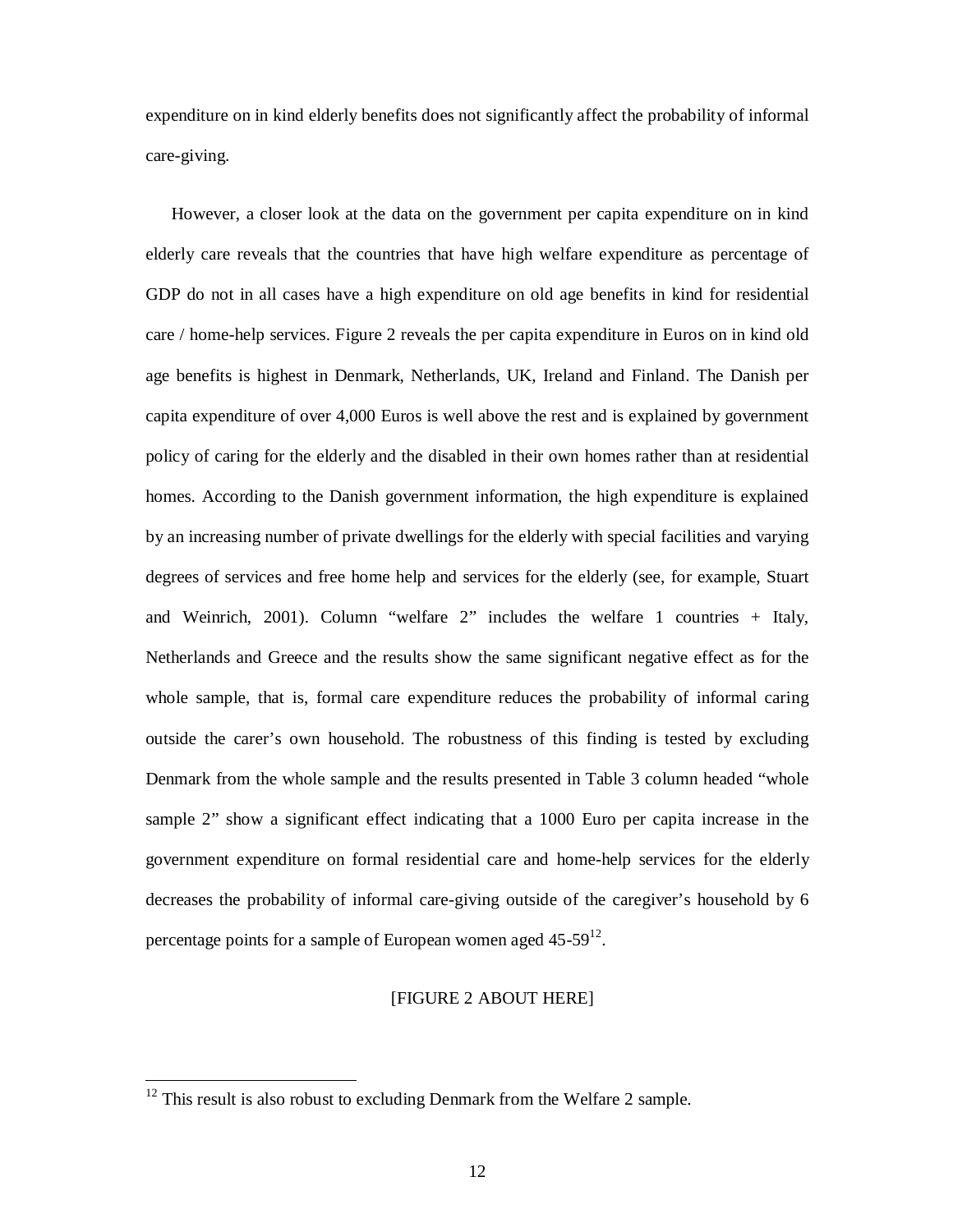Increasing the labour market participation rates of people close to the official retirement age lies at the heart of the European Employment Strategy. Therefore it is of interest to examine the potential effect of an increase in government formal care expenditure on the employment levels of 45-59 year old women across Europe. The previous analysis showed that formal care substitutes for informal care, in particular for the more time-consuming care outside the carer's own household. Hence the care-givers should have more time to allocate to other activities including employment.

## [TABLE 4 ABOUT HERE]

This analysis assesses whether an increase in government expenditure on formal, in kind elderly care has an effect on the labour force participation of 45-59 year old women by reducing the need for informal care-giving<sup>13</sup>. This aim is particularly important in the countries identified by the Lisbon Agenda. According to the ECHP the following countries fall below the EU target of 60% of women in employment (for the age group 45-59): Spain, Ireland, Greece, Netherlands, Italy, Belgium, Portugal and Austria (see Table 4). Figure 3 summarises the simulated labour force participation rates for two different policy reforms: an increase in government formal elderly care expenditure, first, to the average EU expenditure on formal elderly care excluding the clear outlier Denmark  $(\text{\textsterling}169.52)$  and, second, to the average EU expenditure on formal elderly care including Denmark ( $\bigoplus$ 74.66) if the expenditure was below these figures (see Table 4). The results are striking for all the countries as raising the formal elderly care expenditure to the average EU expenditure on formal elderly care would increase the labour force participation rate of 45-59 year old women by between 9 and 13 percentage points.

 $13$  The model for labour force participation includes the same control variables as the previous models. An alternative specification with estimated hourly wage does not change the results.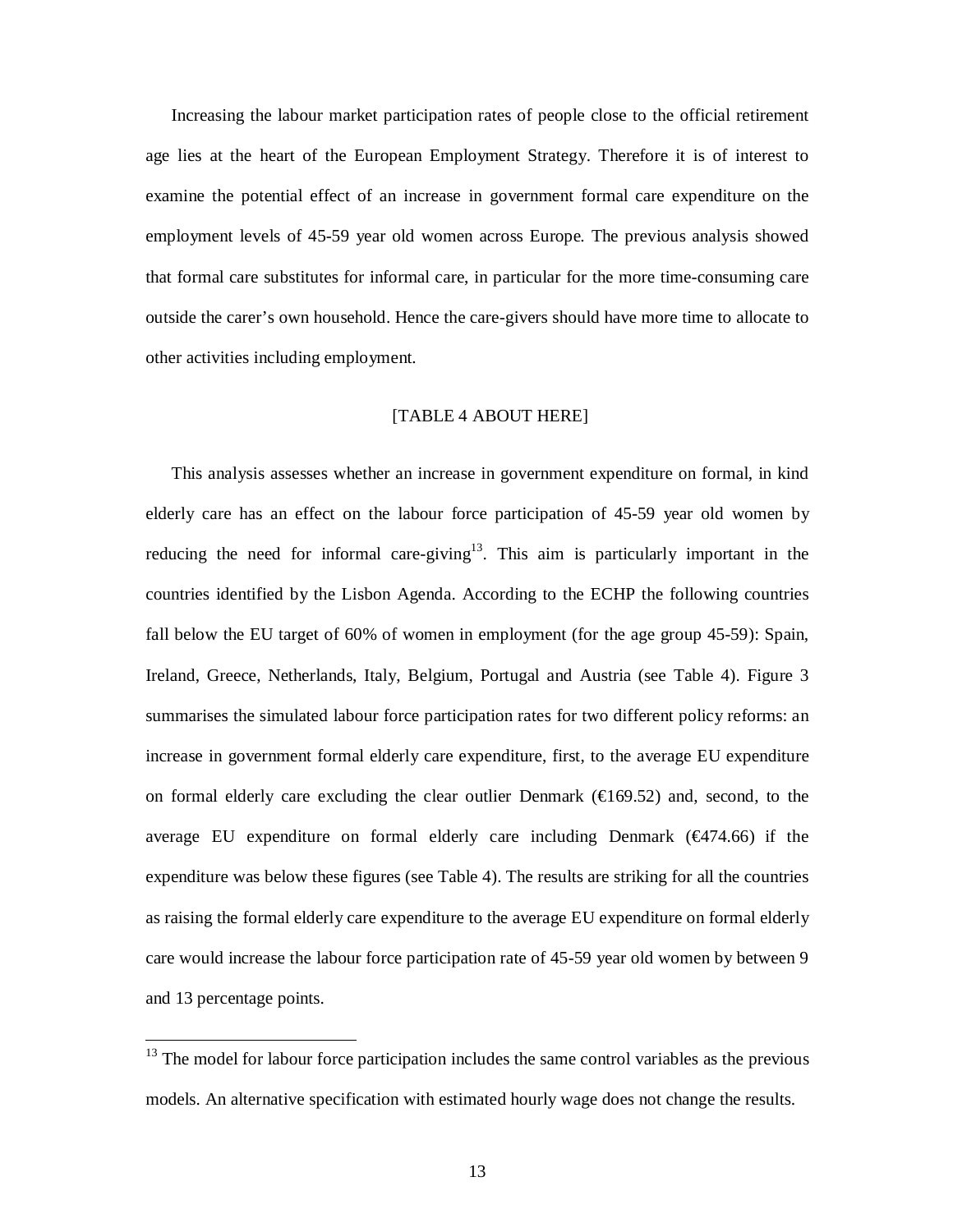### [FIGURE 3 ABOUT HERE]

The final part of the analysis assesses the robustness of the results. Alternative specifications including the estimated wage are estimated for all models but this does not alter the conclusions. Furthermore, since the analysis relies to a large extent on the government expenditure on formal care variable, it is confirmed that there is no reverse causality that is the incidence of informal care does not have a significant effect on the level of government expenditure on formal care.

Previous checks have already established that specific groups of countries do not drive the results. Furthermore, dropping one country at a time the results do not seem overly sensitive to the exclusion of any specific country. We also explore the sensitivity of the results to the exclusion of the country-specific trends as well as inclusion of higher order country trends. All of the robustness checks support the main conclusions: increase in the government expenditure on formal residential care and home-help services for the elderly decreases the probability of informal care-giving and can help increase the female labour force participation rates of women aged 45-59.

#### 5 CONCLUSIONS

This paper demonstrates that increasing government expenditure on formal residential and home-help for the elderly can significantly increase the labour force participation rates of women across Europe by relieving their informal care burden.

We find significant negative effects of government formal care expenditure on the incidence of informal care for 45-59 year old women across Europe. Allowing for country and time fixed effects and country-specific trends and correcting for attrition, the 12 country analysis using the ECHP implies that a 1000 Euro per capita increase in the government expenditure on formal residential care and home-help services for the elderly decreases the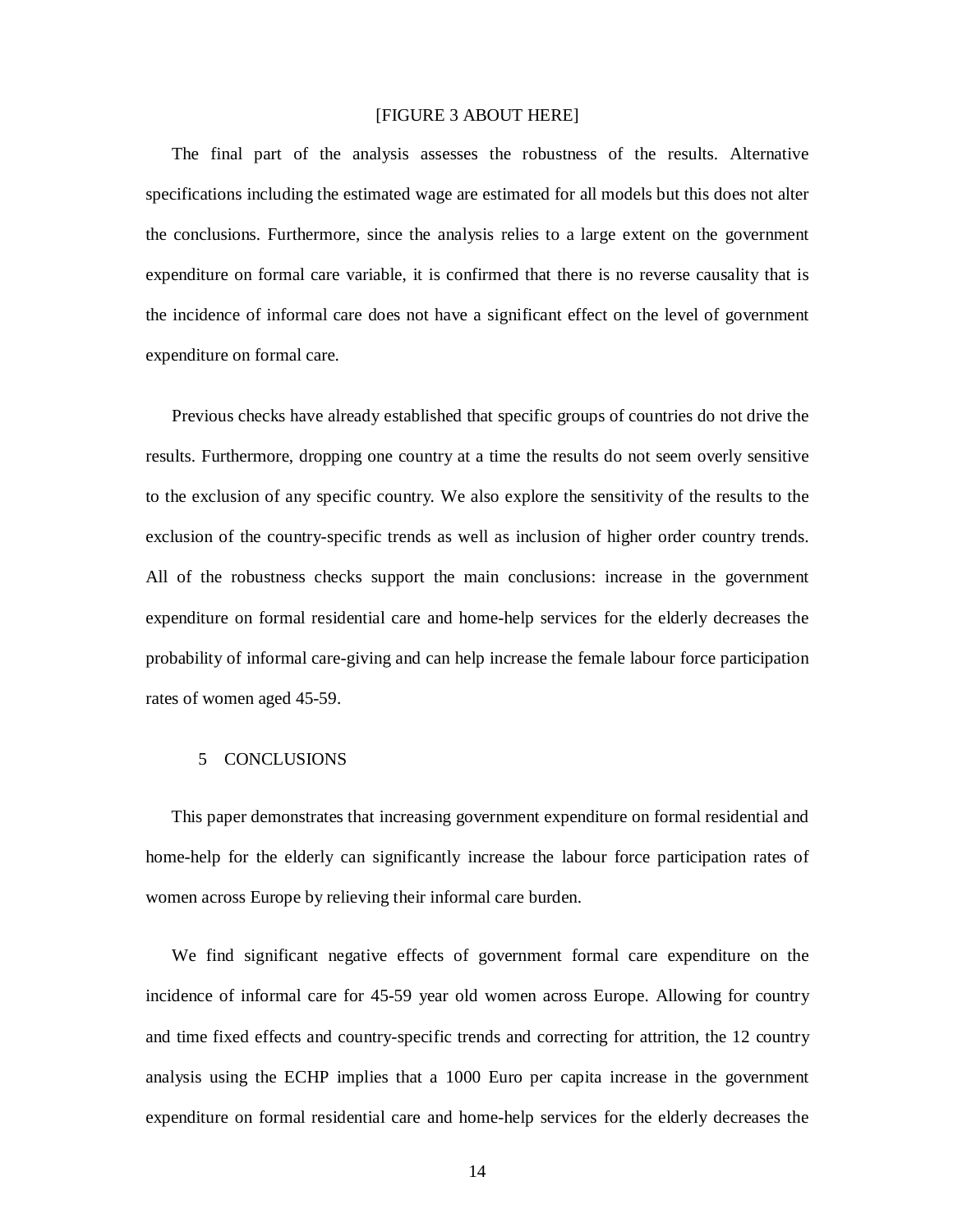probability of informal care-giving outside of the caregiver's household by 6 percentage points for a sample of European women aged 45-59. Formal care is found to substitute for informal care that is undertaken outside of the carer's own household, therefore formal care does not substitute for intergenerational household formation. A simulation exercise shows that an increase in government formal care expenditure has a positive effect on the employment levels of 45-59 year old women across Europe, which is of policy relevance in attaining the EU employment targets. These results are robust to several alternative specifications.

Measures to help women to combine caring responsibilities with labour market participation may provide the crucial policy instruments in many countries to attain the European Commission target of 60% employment rates for women to help tackle the ageing problem.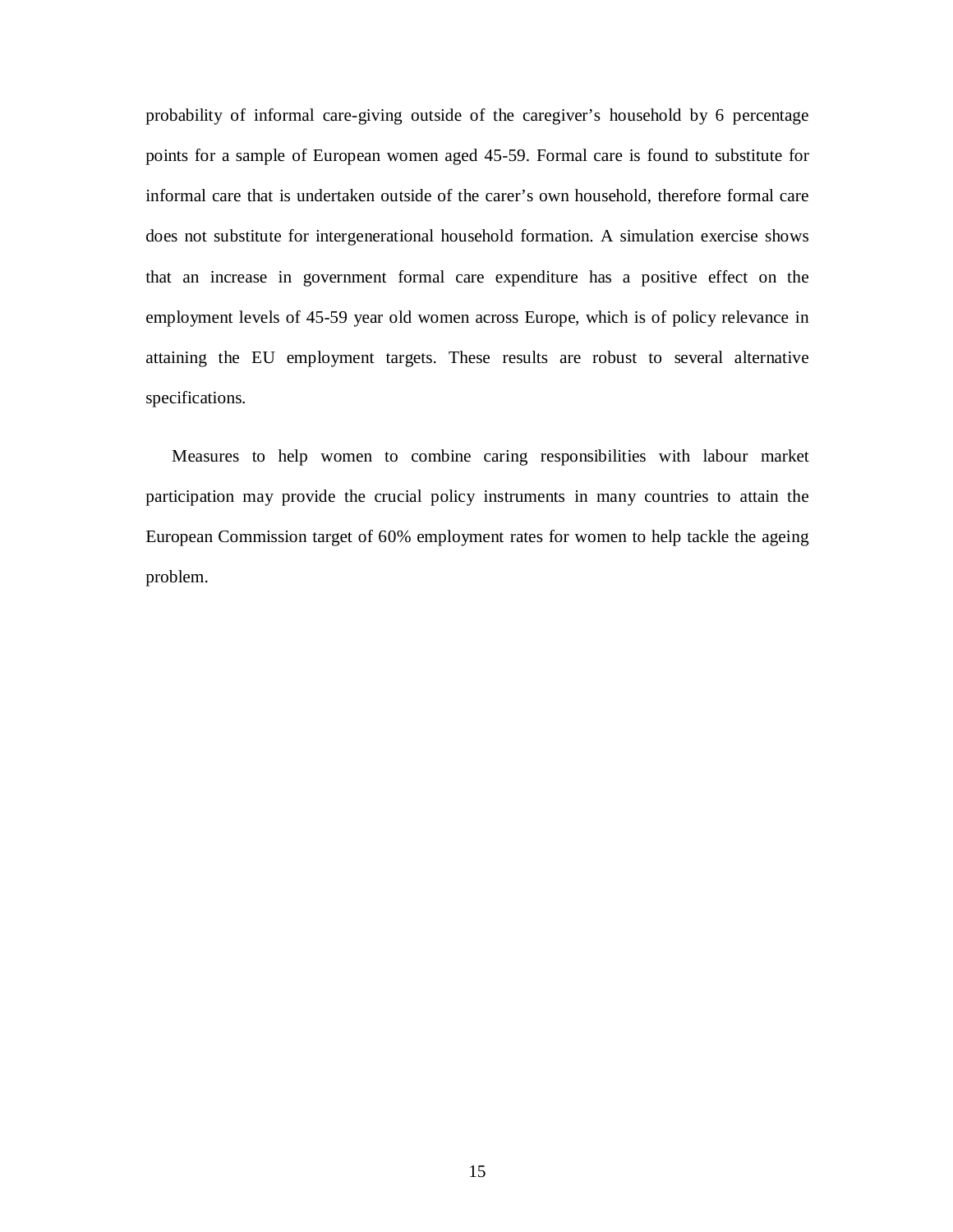#### REFERENCES:

Bernheim, D., Shleifer, A. and Summers, L. (1985) "The strategic bequest motive", *Journal of Political Economy*, 93(6): 1045-1076.

Checkovich, T.J. and S. Stern (2002) "Shared caregiving responsibilities of adult children with elderly parents" *Journal of Human Resources*, 37(3): 441-478.

Employment in Europe 2004: recent trends and prospects (2004), Employment and social affairs, European Commission.

Ettner, S.L. (1996) "The opportunity costs of elder care", *The Journal of Human Resources*, 31(1): 189-205.

Eurostat (2000) *Eurostat new national baseline population scenarios*. Luxembourg.

Gustafsson, S. (2001) "Optimal age at motherhood. Theoretical and empirical considerations on postponement of maternity in Europe", *Journal of Population Economics*, 14: 225-247.

Heidemann, B. and Stern, S. (1999) "Strategic play among family members when mking long-term care decisions", *Journal of Economic Behavior and Organization*, 40: 29-57.

Hoerger, T.J., Picone, G.A. and Sloan, F.A. (1996) "Public subsidies, private provision of care and living arrangements of the elderly", *The Review of Economics and Statistics*, 78(3): 428-440.

Jaumotte, F. (2003) "Female labour force participation: past trends and main determinants in OECD countries", OECD Economics Department Working Paper No. 376.

Jenson, J. and Jacobzone, S. (2000) "Care allowances for the frail elderly and their impact on women care-givers", OECD Labour Marker and Social Policy Occasional Paper No. 41.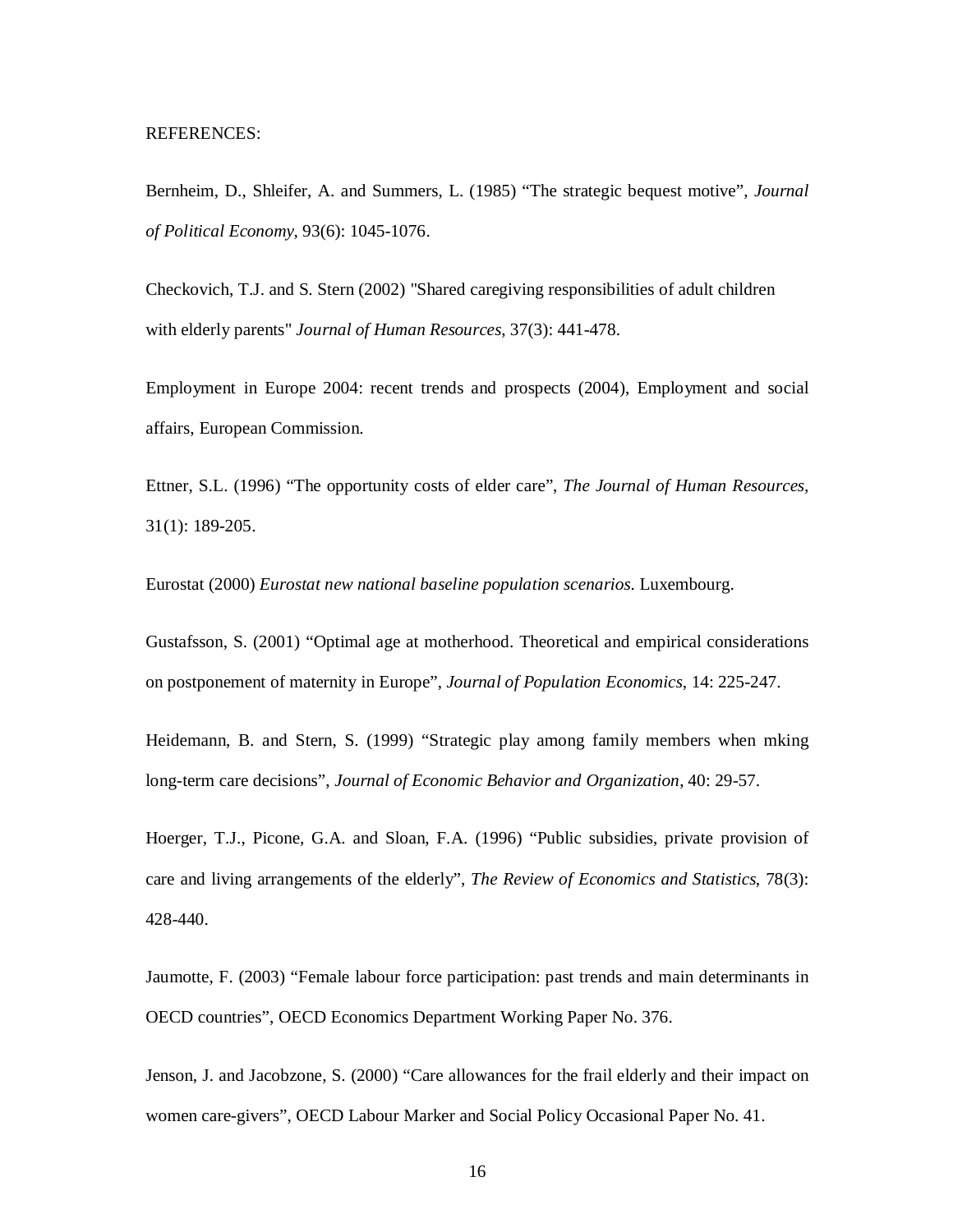Johnson, R.W. and Lo Sasso, A.T. (2000) "The trade-off between hours of paid employment and time assistance to elderly parents at midlife", The Urban Institute, mimeo.

Kane, R.L., Kane, R., Ladd, R.C., and Nielsen Vealie, W. (1998) "Variation in state spending for long-term care: factors associated with more balanced systems", Journal of Health Politics, Policy and Law, 23(2): 363-390.

OECD (2004), Social Expenditure Database (SOCX, [www.oecd.org/els/social/expenditure\)](http://www.oecd.org/els/social/expenditure).

OECD (2005) "Long term care for older people", Paris: OECD.

Peracchi, F. (2002) "The European Community Household Panel: A review", *Empirical Economics*, 27: 63-90.

Pezzin, L.E., Kemper, P. and Reschovsky, J. (1996) "Does publicly provided home care substitute for family care? Experimental evidence with endogenous living arrangements", *The Journal of Human Resources*, 31(3): 650-676.

Pezzin, L.E. and Schone, B. (1999) "Intergenerational household formation, female labor supply and informal caregiving: A bargaining approach", *The Journal of Human Resources*, 34(3): 475-503.

Reher, D.S. (1998) "Family ties in Western Europe: Persistent contrasts", *Population and Development Review*, 24(2): 203-234.

Stern, S. (1995) "Estimating family long-term care decisions in the presence of endogeneous child characteristics", *The Journal of Human Resources*, 30(3): 551-580.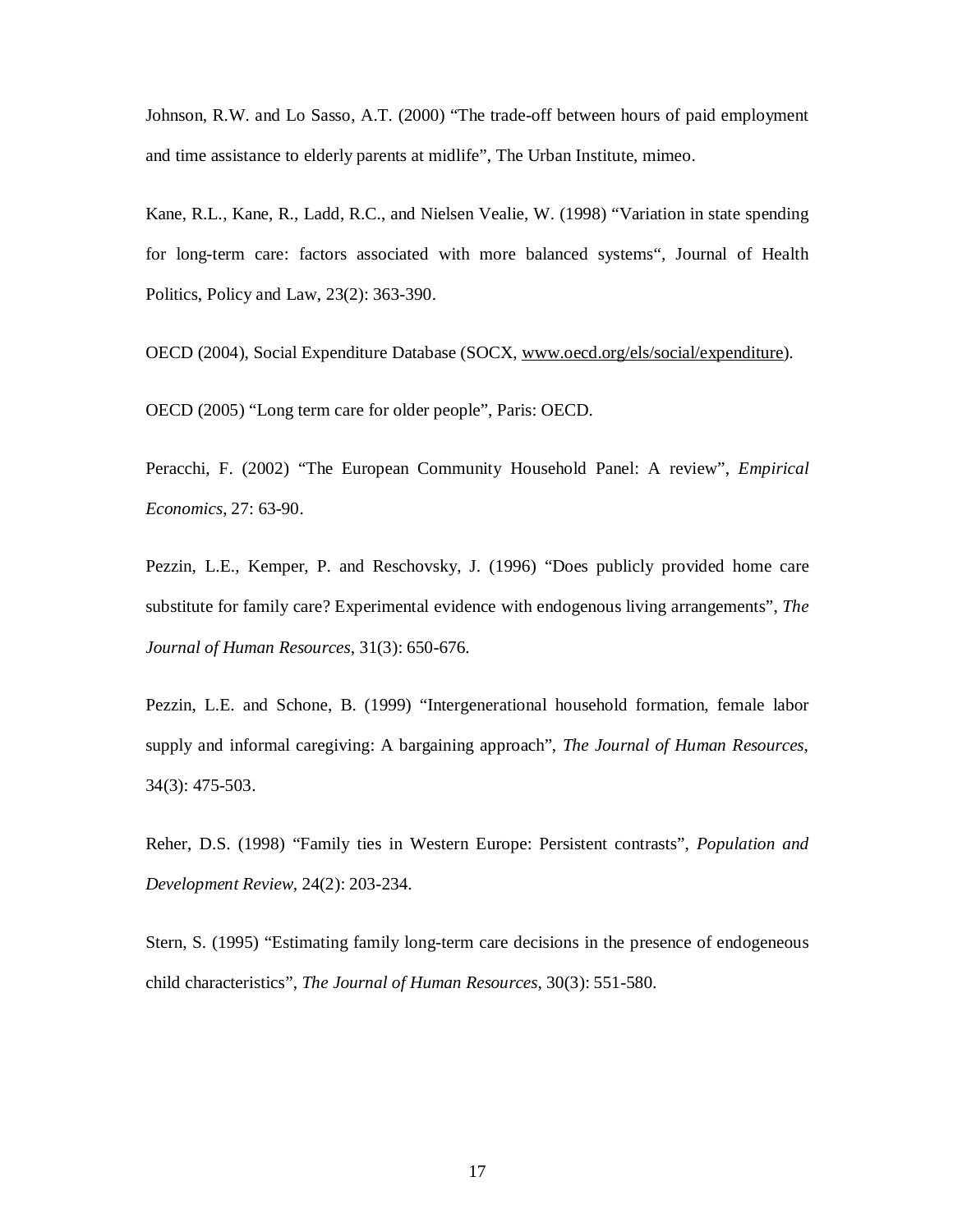Stuart, M. and Weinrich, M. (2001) "Home- and Community-Based Long-Term Care Lessons From Denmark", *The Gerontologist*, 41: 474-480.

U.S. Department of Health and Human Services (2000) "Understanding Medicaid home and community services: a primer", Washington D.C.

Verbeek, M. and Nijman, T. (1992) "Testing for selectivity bias in panel data models", *International Economic Review*, 33(3): 681-703.

Winblad, I., Jaaskelainen, M., Kivela, S.-L., Hiltunen, P. And Laippala, P. (2001) "Prevalence of disability in three birth cohorts at old age over time spans of 10 and 20 years", Journal of Clinical Epidemiology, 54: 1019-1024.

Wolf, D.A. and Soldo, B.J. (1994) "Married women's allocation of time to employment and care of elderly parents", *The Journal of Human Resources*, 29(4): 1259-1276.

Wooldridge, J.M. (2002) Econometric Analysis of Cross Section and Panel Data. MIT Press, Cambridge, MA.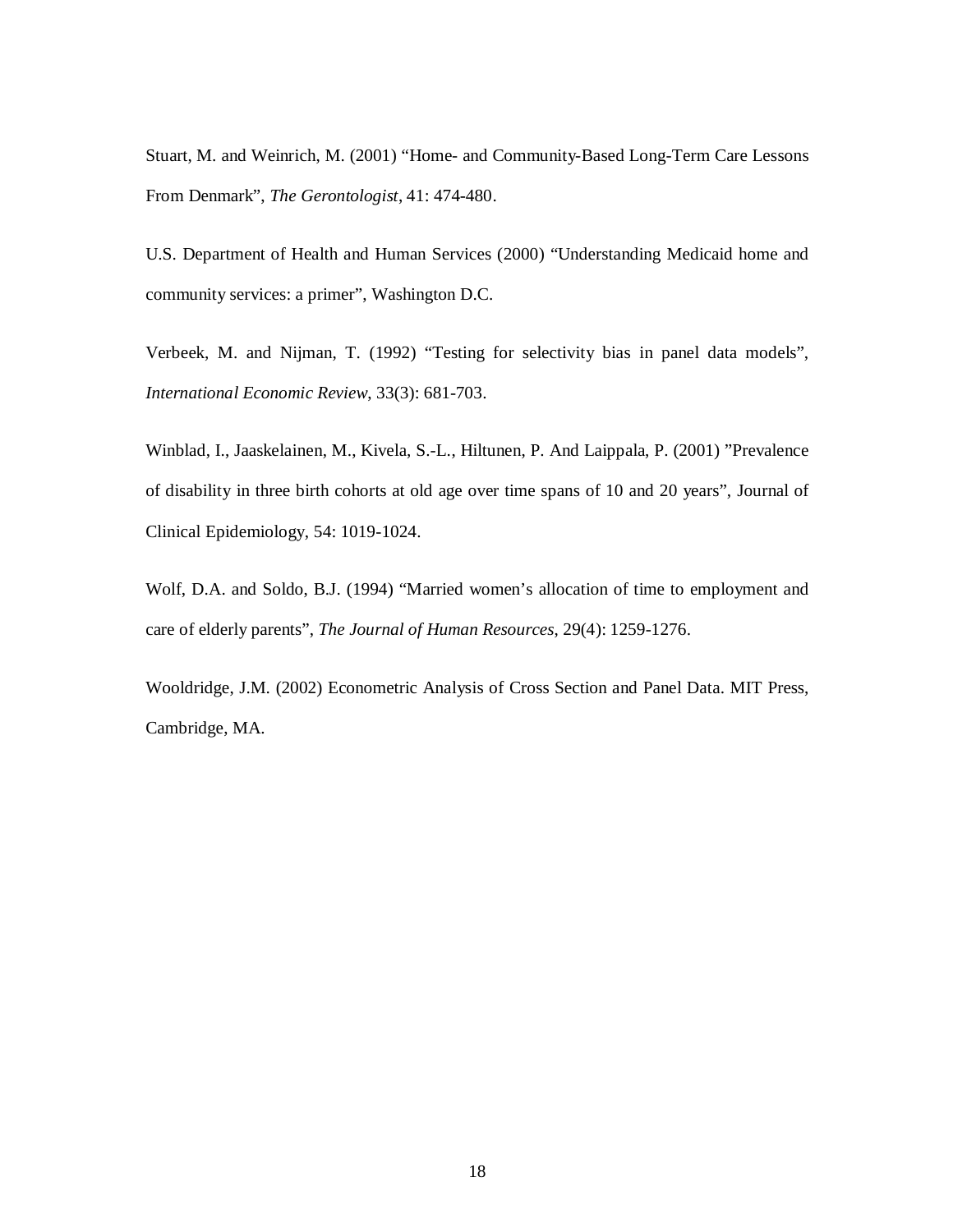Figure 1: Informal elderly care



Note: Incidence rates across the following countries: Austria, Belgium, Denmark, France, Finland, Greece, Ireland, Italy, Netherlands, Portugal, Spain, United Kingdom.



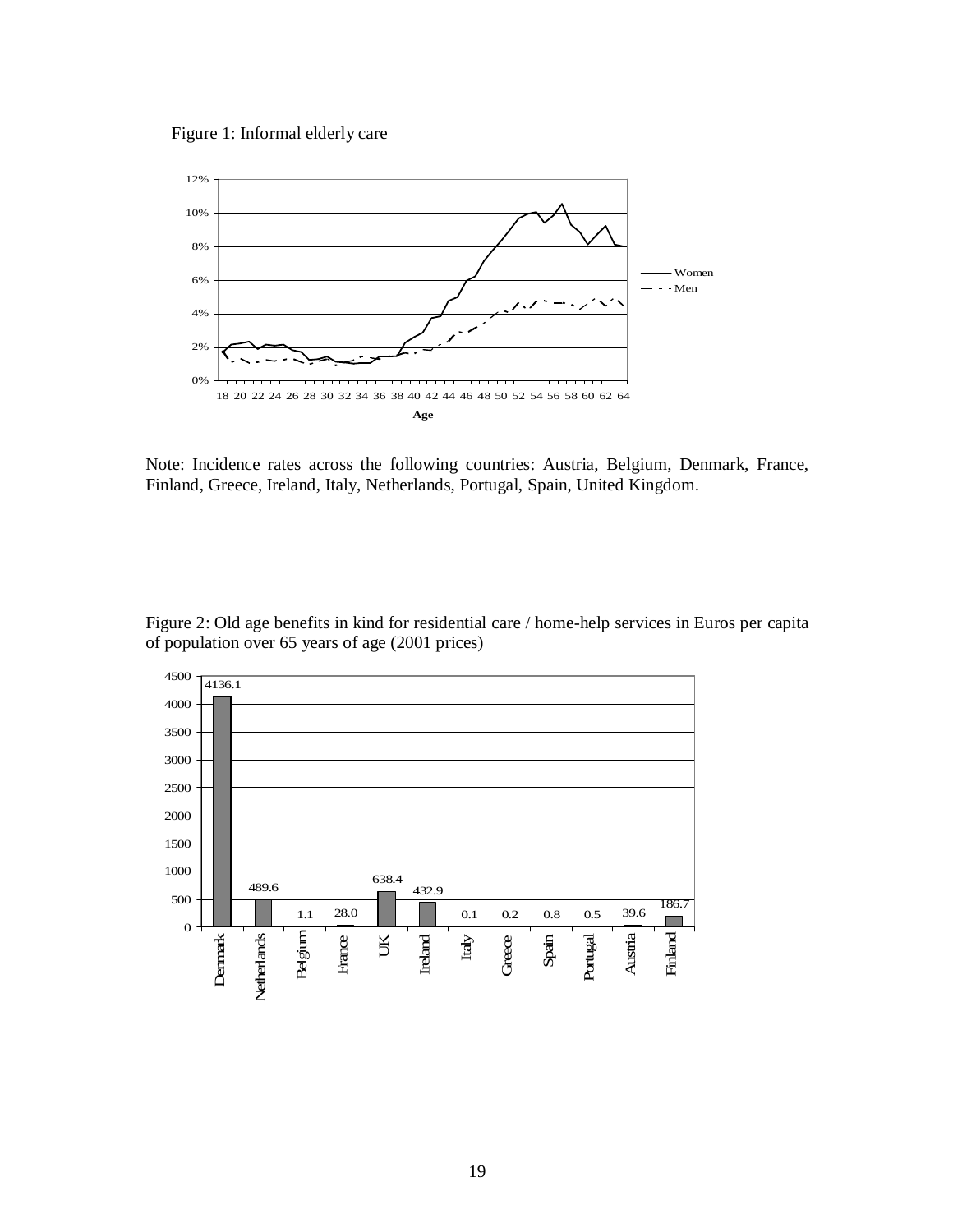Figure 3: Simulated impact of an increase in government expenditure on formal, in kind elderly care on labour force participation, women 45-59 (ECHP 1994-2001)



■ LFP ■ SOCX + EU AVG 1 a SOCX + EU AVG 2

Notes: LFP denotes the observed labour force participation rate. The model prediction is good with the following difference between the baseline prediction from the observed value: Austria 1.3594, Belgium 0.1364, Greece 0.9528, Ireland -0.6043, Italy -1.2302, Netherlands 0.5494, Portugal 0.6082, Spain -0.1013. SOCX+EU AVG 1 refers to the simulated labour force participation rate when the government expenditure on formal elderly care has been increased by the EU sample average without Denmark ( $\bigoplus$  69.52) if the expenditure was below this figure. SOCX+EU AVG 2 refers to the simulated labour force participation rate when the government expenditure on formal elderly care has been increased by the EU sample average with Denmark ( $\Theta$ ( $\Theta$ 74.66) if the expenditure was below this figure.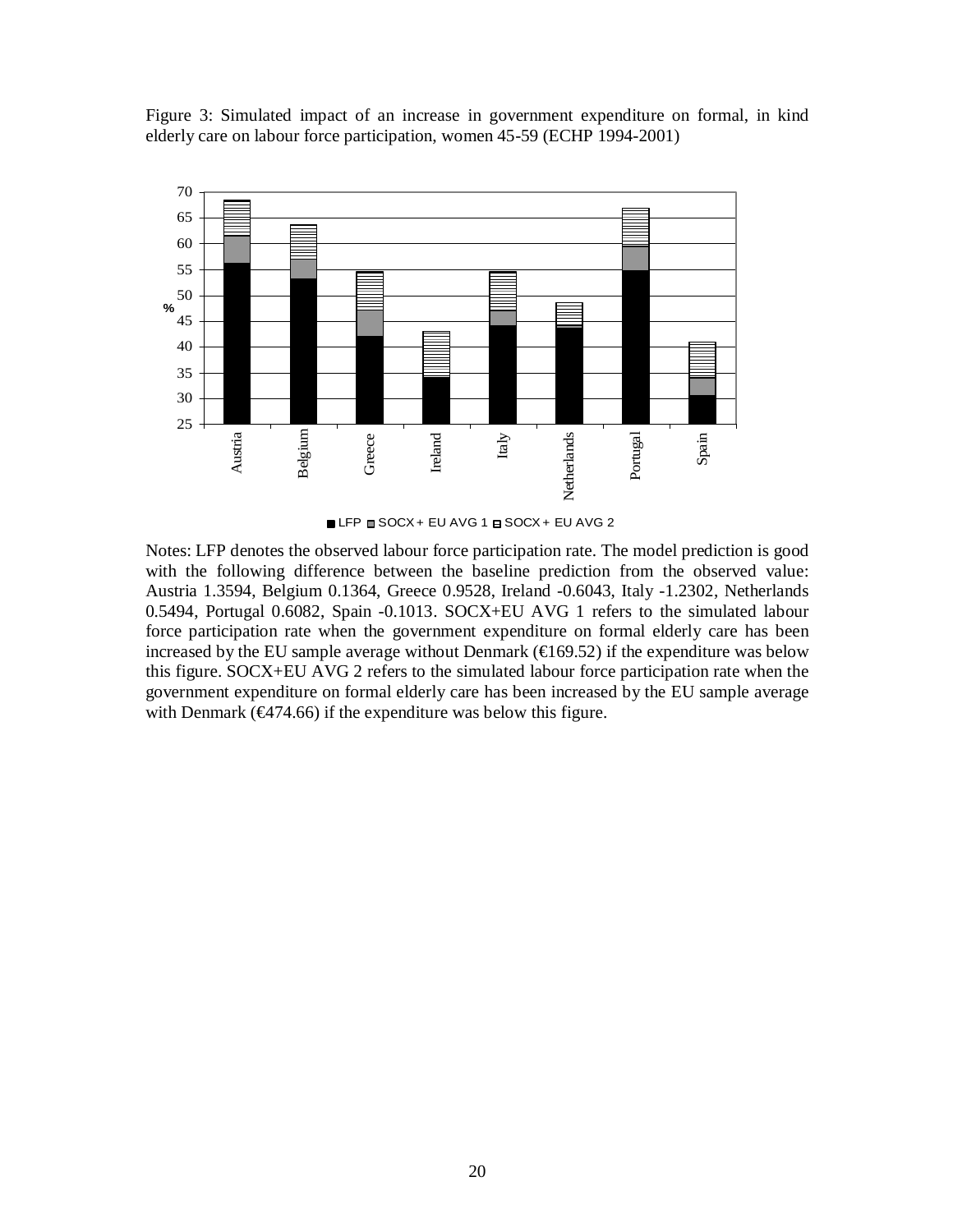|                    | Definition                                      | Whole     | Women aged |  |
|--------------------|-------------------------------------------------|-----------|------------|--|
|                    |                                                 | sample    | 45-59      |  |
| Caring             | 1 if caring for an elderly or disabled adult    | 0.0350    | 0.0882     |  |
|                    |                                                 | (0.1839)  | (0.2836)   |  |
| Location of caring | 0 if not caring for an elderly or disabled      | (0)       | (0)        |  |
|                    | adult, 1 if caring within own household         | 0.9422    | 0.8727     |  |
|                    | only, 2 if caring outside own household         | (0.2335)  | (0.3333)   |  |
|                    | only                                            | 1)        | 1)         |  |
|                    |                                                 | 0.0252    | 0.0554     |  |
|                    |                                                 | (0.1568)  | (0.2288)   |  |
|                    |                                                 | 2)        | 2)         |  |
|                    |                                                 | 0.0326    | 0.0719     |  |
|                    |                                                 | (0.1777)  | (0.2583)   |  |
| Government         | Old age benefits in kind for residential care   | 0.3349    | 0.3361     |  |
| formal care        | / home-help services in Euros per capita of     | (0.8746)  | (0.8642)   |  |
| expenditure        | population over 65 years of age (2001           |           |            |  |
|                    | prices) '000                                    |           |            |  |
| Age                | Age of individual                               | 39.3604   | 51.3262    |  |
|                    |                                                 | (10.7109) | (4.1999)   |  |
| Married            | 1 if married, 0 otherwise                       | 0.6630    | 0.8089     |  |
|                    |                                                 | (0.4727)  | (0.3932)   |  |
| Separated          | 1 if separated, 0 otherwise                     | 0.0130    | 0.0166     |  |
|                    |                                                 | (0.1131)  | (0.1277)   |  |
| Divorced           | 1 if divorced, 0 otherwise                      | 0.0395    | 0.0661     |  |
|                    |                                                 | (0.1947)  | (0.2485)   |  |
| Widowed            | 1 if widowed, 0 otherwise                       | 0.0150    | 0.0559     |  |
|                    |                                                 | (0.1216)  | (0.2296)   |  |
| Single             | 1 if never married, 0 otherwise                 | 0.2695    | 0.0526     |  |
|                    |                                                 | (0.4437)  | (0.2231)   |  |
| University         | 1 if highest schooling level is $3rd$ level or  | 0.1933    | 0.1436     |  |
|                    | above, 0 otherwise                              | (0.3949)  | (0.3507)   |  |
| Secondary level    | 1 if highest schooling level is $2nd$ stage of  | 0.3324    | 0.2204     |  |
| education          | secondary level, 0 otherwise                    | (0.4711)  | (0.4145)   |  |
| Compulsory level   | 1 if highest schooling level is less than $2nd$ | 0.4743    | 0.6361     |  |
| education          | stage of secondary level                        | (0.4993)  | (0.4811)   |  |
| Young kids         | 1 if children aged strictly less than 13        | 0.3070    | 0.0880     |  |
|                    | present in household, 0 otherwise               | (0.4612)  | (0.2833)   |  |
| Teen kids          | 1 if children aged greater than 13 present in   | 0.0898    | 0.1045     |  |
|                    | household, 0 otherwise                          | (0.2859)  | (0.3059)   |  |
| Bad health         | 1 if self-assessed health is reported poor or   | 0.0488    | 0.0967     |  |
|                    | very poor, 0 otherwise                          | (0.2154)  | (0.2955)   |  |
| Foreign born       | 1 if born outside of the country of             | 0.0312    | 0.0302     |  |
|                    | residence                                       | (0.1738)  | (0.1711)   |  |
| Household size     | Number of people in household including         | 3.5758    | 3.2557     |  |
|                    | respondent                                      | (1.4331)  | (1.4032)   |  |
| Household          | Net annual equivalised household income         | 14964.98  | 16293.77   |  |
| income             | in Euros (2001 prices)                          | (9438.23) | (10460.20) |  |

Table 1: Variable definitions and summary statistics

Note: Standard deviations in parentheses.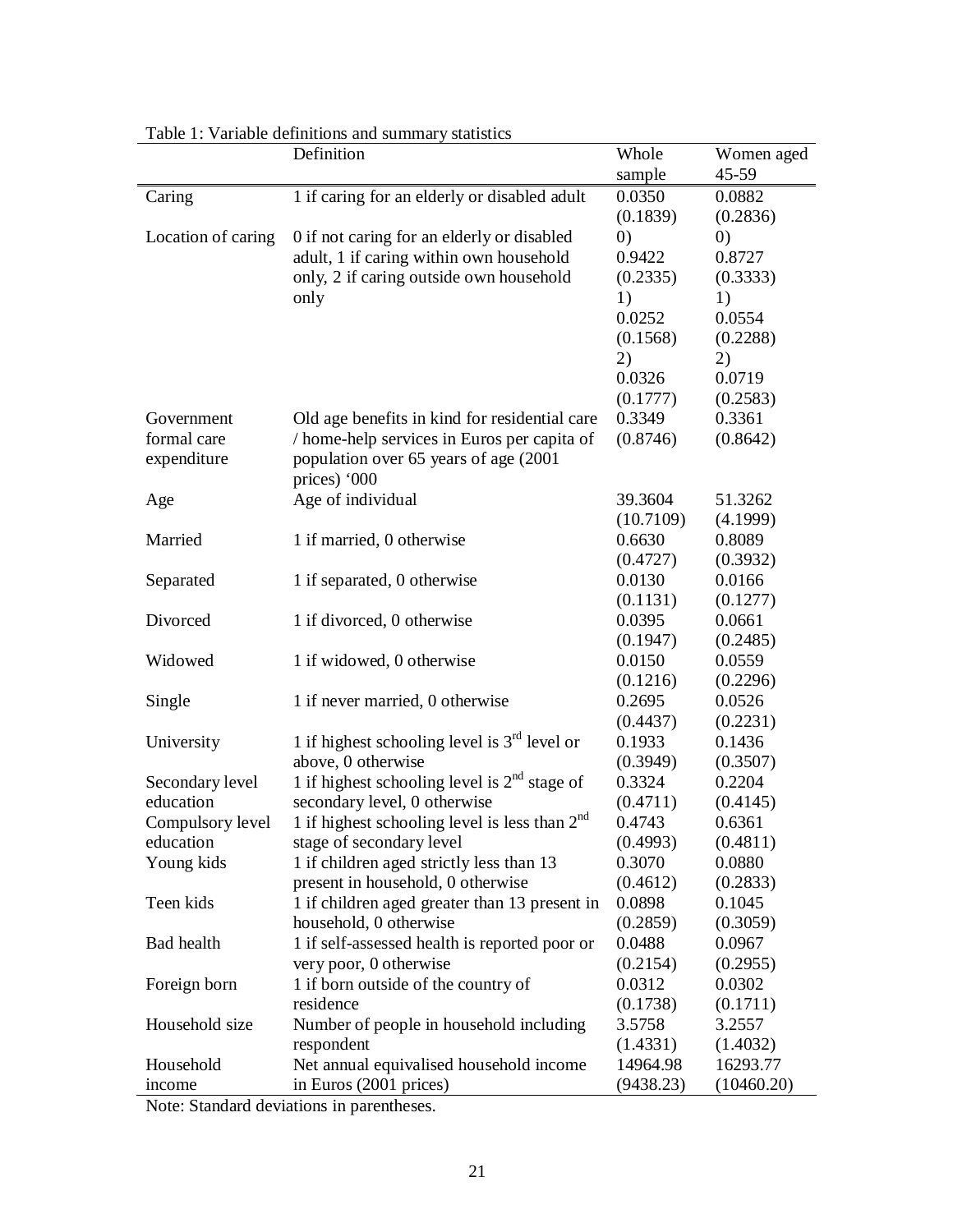| <b>WOMEN</b>                 | 18-59     | 18-29     | $30 - 39$ | 40-49    | 50-59           | 45-59           | $40 - 59$ |
|------------------------------|-----------|-----------|-----------|----------|-----------------|-----------------|-----------|
|                              |           |           |           |          |                 |                 |           |
| Government<br>formal<br>care | $-0.0030$ | $-0.0103$ | 0.010     | 0.0005   | **<br>$-0.0557$ | **<br>$-0.0400$ | $-0.0182$ |
| expenditure                  | (0.0051)  | (0.0128)  | (0.0064)  | (0.0123) | (0.0243)        | (0.0164)        | (0.0122)  |
|                              |           |           |           |          |                 |                 |           |
| Number of observations       | 244,165   | 51,885*   | 70,329    | 68,940   | 52,963          | 86460           | 121903    |
| Pseudo $R^2$                 | 0.1418    | 0.0766    | 0.1490    | 0.1100   | 0.0586          | 0.0445          | 0.0433    |
|                              |           |           |           |          |                 |                 |           |

Table 2: Impact of government expenditure on formal residential care and home-help services for the elderly on the incidence of informal care (ECHP 1994-2001)

Notes: Table reports marginal effects. 48 observations in category widowed are dropped for 18-29 age group due to collinearity. The regressions control for: government formal care expenditure, age and age squared, dummies for marital status [married (omitted), separated/divorced, widowed, never married], dummies for highest qualification level [university or above (omitted), senior secondary level, compulsory level], a dummy for presence of pre-teen children (age 0-12), a dummy for presence of teenage children (13-15), a dummy for self-assessed poor/very poor health, a dummy for foreign born, household size and net equivalised household income.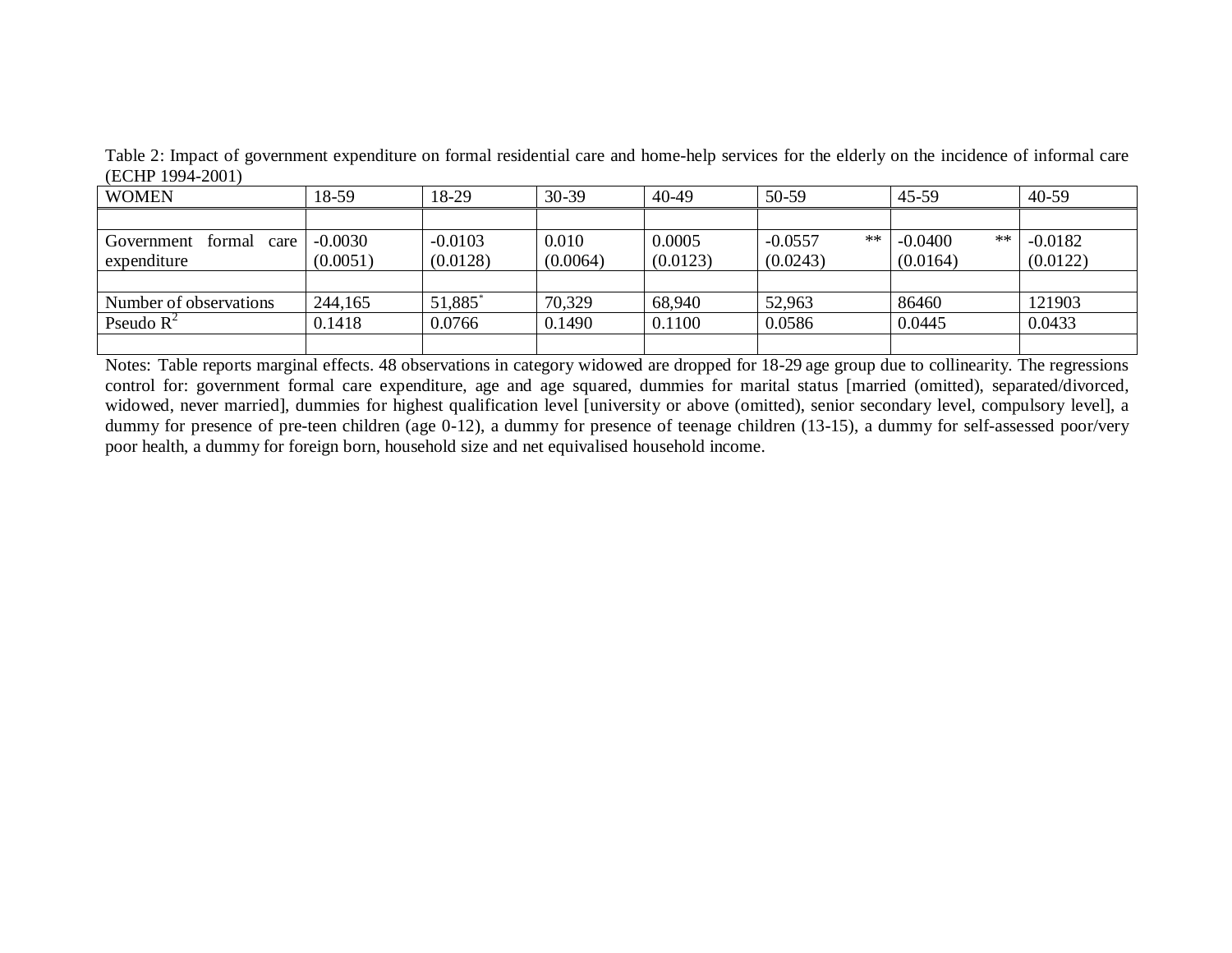|                | Whole sample |           | Southern  |           | Welfare 1 |           | Welfare 2 |              | Whole sample 2 |              |
|----------------|--------------|-----------|-----------|-----------|-----------|-----------|-----------|--------------|----------------|--------------|
|                | Own          | Other     | Own       | Other     | Own       | Other     | Own       | Other        | Own            | Other        |
|                | household    | household | household | household | household | household | household | household    | household      | household    |
|                |              |           |           |           |           |           |           |              |                |              |
| Government     | $-0.0245$    | $-0.0210$ | $-0.0074$ | $-0.0029$ | 0.0031    | $-0.0034$ | 0.0024    | $-0.0433$ ** | $-0.0448$      | $-0.0601$ ** |
| formal<br>care | (0.0224)     | (0.0121)  | (0.0025)  | (0.0018)  | (0.0140)  | (0.0165)  | (0.0128)  | (0.0218)     | (0.0316)       | (0.0241)     |
| expenditure    |              |           |           |           |           |           |           |              |                |              |
|                |              |           |           |           |           |           |           |              |                |              |
| Number<br>of   | 86,460       |           | 40,157    |           | 25,351    |           | 30,114    |              | 82,491         |              |
| observations   |              |           |           |           |           |           |           |              |                |              |
| Pseudo $R^2$   | 0.0639       |           | 0.0336    |           | 0.0423    |           | 0.0477    |              | 0.0632         |              |
|                |              |           |           |           |           |           |           |              |                |              |

Table 3: Impact of government expenditure on formal residential care and home-help services for the elderly on the location of informal care, women 45-59 (ECHP 1994-2001)

Notes: Table reports marginal effects. Southern refers to Italy, Greece, Spain and Portugal. Welfare 1 refers to: Denmark, France, Belgium, Austria and Finland. Welfare 2 refers to welfare 1 countries + Italy, Netherlands and Greece. Whole sample refers to Austria, Belgium, Denmark, France, Finland, Greece, Ireland, Italy, Netherlands, Portugal, Spain, United Kingdom and whole sample 2 is the same as former except for Denmark. The regressions control for: government formal care expenditure, age and age squared, dummies for marital status [married (omitted), separated/divorced, widowed, never married], dummies for highest qualification level [university or above (omitted), senior secondary level, compulsory level], a dummy for presence of pre-teen children (age 0-12), a dummy for presence of teenage children (13-15), a dummy for selfassessed poor/very poor health, a dummy for foreign born, household size and net equivalised household income.